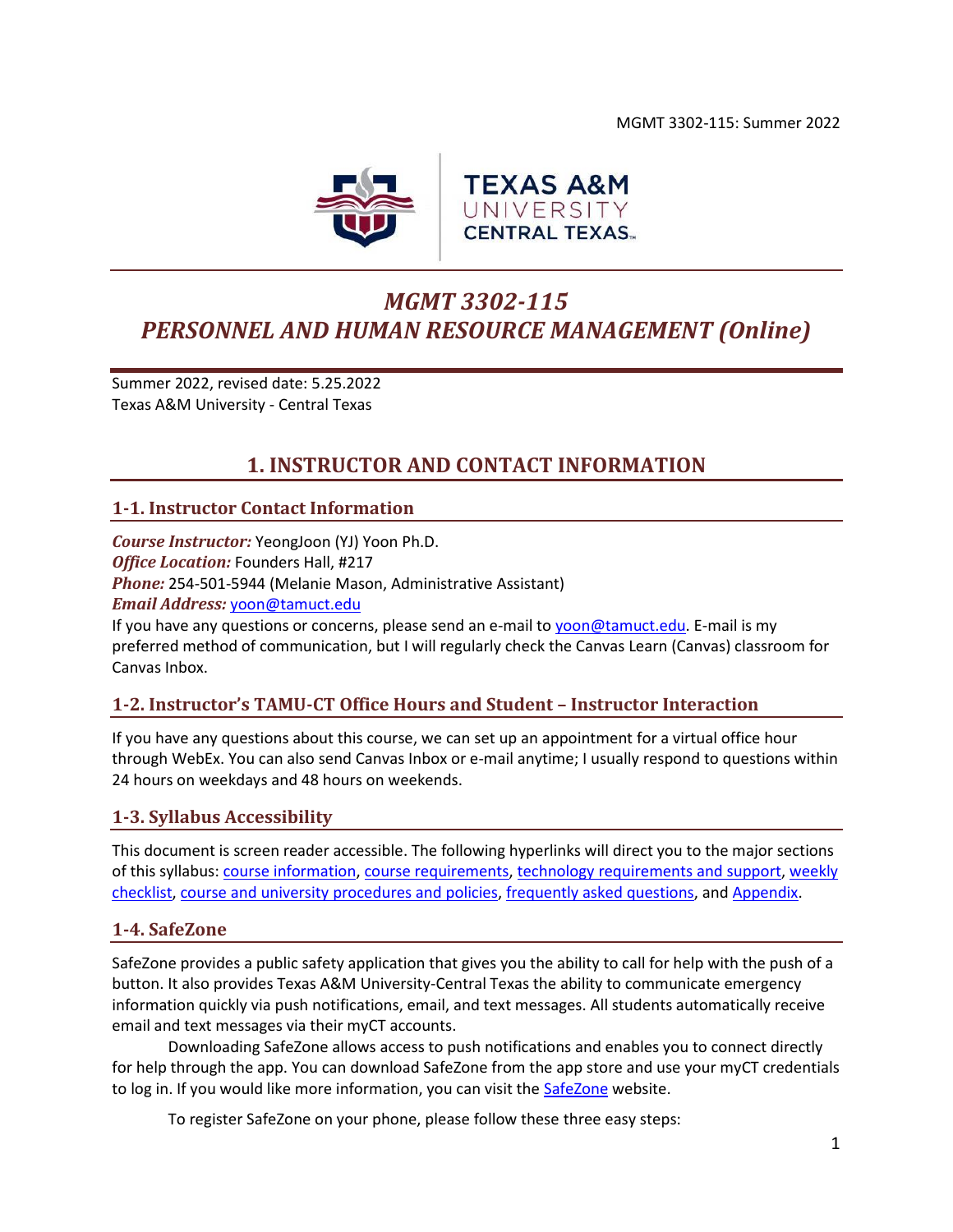1. Download the SafeZone App from your phone store using the link below:

o [iPhone/iPad](https://apps.apple.com/app/safezone/id533054756)

o [Android Phone/Tablet](https://play.google.com/store/apps/details?id=com.criticalarc.safezoneapp)

- 2. Launch the app and enter your myCT email address (e.g., {name}@tamuct.edu)
- <span id="page-1-0"></span>3. Complete your profile and accept the terms of service

## **2. COURSE INFORMATION**

### **2-1. Mode of Instruction and Course Access**

**This is a 100% online asynchronous course** and uses TAMU-CT Canvas Learning Management System [\(https://tamuct.instructure.com\)](https://tamuct.instructure.com/). You will use the Canvas username and password communicated to you separately to log on to this system. Additional information is located under Technology [Requirements and Support.](#page-6-2)

### **2-2. Course Overview, Description, and Duration**

In this course, students will study the fundamental functions of human resources management (HRM) and the relationship between HRM and the development/implementation of strategic policy for organizations.

### **2-3. Course Objectives**

Upon successful completion of MGMT3302 Personnel and Human Resource Management, students will be able to:

- 1. *Human Resource Management (HRM):* Demonstrate an understanding of HRM's integrated role in an organization by identifying and explaining HR's roles in an organization as well as identifying, describing, and applying strategic HRM concepts and business management concepts to designing and implementing effective and efficient human resource management programs that support the organization's mission, vision, values, and, strategic goals and objectives.
- 2. *Staffing and Labor Markets:* Identify and explain effective organizational staffing practices such as job analysis, job descriptions, job design, and major motivation theories with particular emphasis on applying concepts to workforce planning, employer branding, recruiting, selection, and retention.
- 3. *Human Resource Development:* Identify and explain the training planning/implementing processes, individual-centered and organization-centered approaches to talent management, performance management systems, and performance-focused organizational culture with particular emphasis on applying concepts to effective employee training, employee development, and performance management practices.
- 4. *Total Rewards:* Identify and describe the components of the total rewards approach to compensation management and plan and implement effective compensation and benefits practices with particular emphasis on applying concepts related to target labor demographics, compensation philosophy, benefits selection, employer branding, recruiting, and retention.
- 5. *Employee Relations:* Identify and describe the impact of risk management, employee protection, employee rights, and collective bargaining on the employment relationship.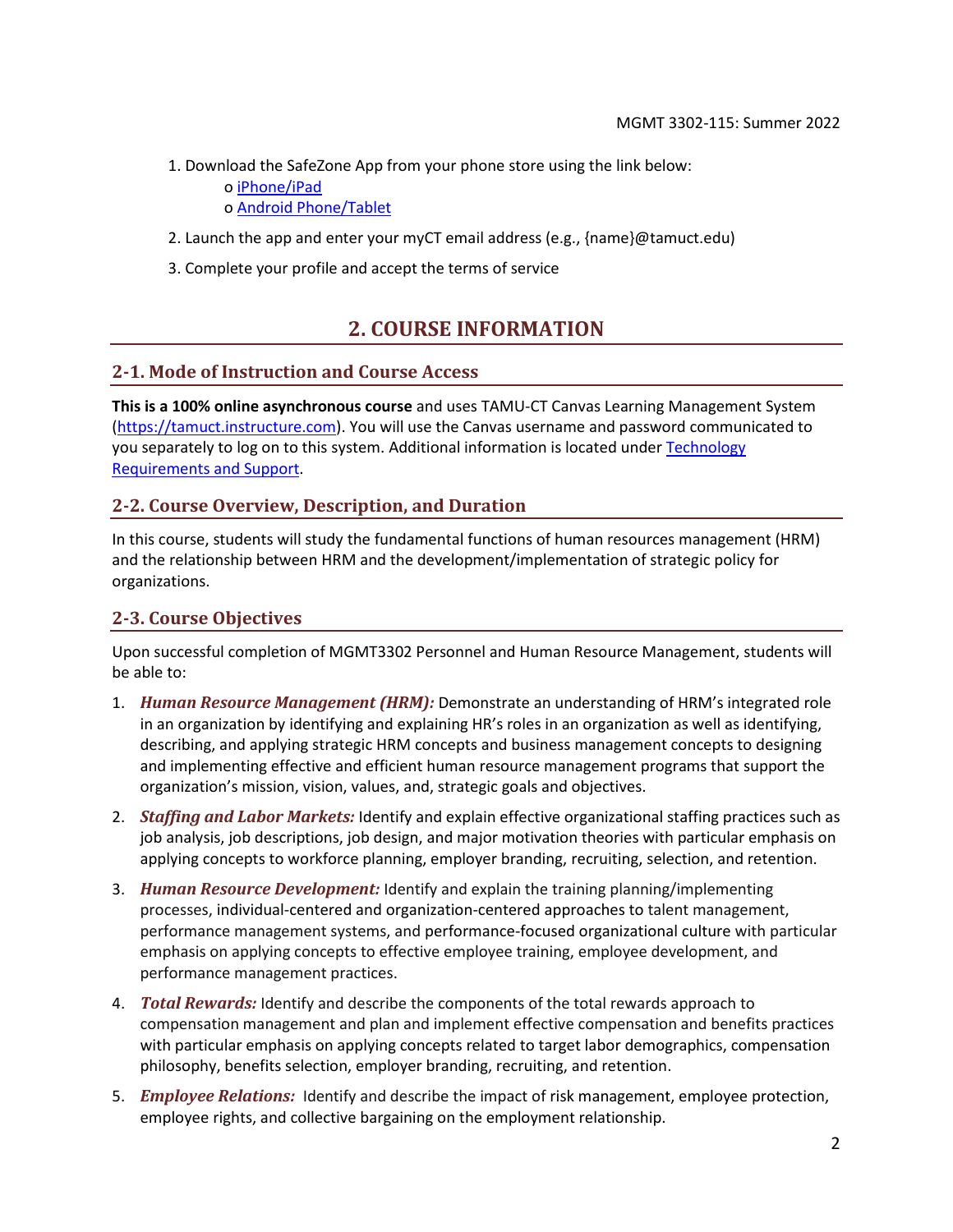- 6. *Legal Compliance:* Identify employment laws and their key components which impact the major functions of human resource management, including strategy and planning, equal employment opportunity, staffing, talent management, total rewards, risk management and worker protections, and employee and labor relations.
- 7. *Professional Etiquette:* Understand, apply, and demonstrate professionalism as described under professional etiquette [\(Course Requirement 7\)](#page-4-0).

### **2-4. Module Learning Outcomes**

Module-level student outcomes are located in the Canvas classroom at the beginning of the Module.

#### <span id="page-2-0"></span>**2-5. Required Textbook and Videos**

- Title: **HRM Core Concepts**
- Author: Jean Phillips
- ISBN: 978-1-948-42685-5
- Publisher: Chicago University Press
- Publication Year: 2019

To do the assignments, you will be required to watch two movies, *Moneyball* and *Gung Ho*. TAMUCT library has the online version of these movies. The link to these movies will be provided through our Canvas website.

## **3. COURSE REQUIREMENTS**

A syllabus serves as an instructional and study planning document for both faculty and students. Although every effort will be taken to complete the semester according to the syllabus, it may become necessary to make certain changes to better facilitate the academic environment. In such an event, changes will be announced in the virtual classroom and emailed to students within one week of the change decision. Following is a description of the major course assignments as well as other components that make up the total grade for this course.

#### **\* IMPORTANT NOTICE**

**All the required works in this course represent the independent work of students; teamwork will not be permitted. A student who turned in a course requirement that is a result of teamwork will receive a failing grade "F" and be referred to Student Affairs**.

## **3-1. Requirement 1: Discussions (7 discussions range from 30 to 40 points each, a total of 250 points)**

Discussions are intended to create student-to-student interaction in the course as well as teach and reinforce module concepts. The detailed instruction for each discussion will be provided through Canvas. Discussions are interactive and time sensitive; therefore, contributions to **discussions will not be accepted late without written documentation of an unavoidable or unforeseeable event.**

**Professional Conduct Expectations:** Online netiquette and in-person professional conduct are required at all times. I reserve the right to delete student posts that violate netiquette expectations, including those posts that lack kindness, respect, and inclusive language towards students or the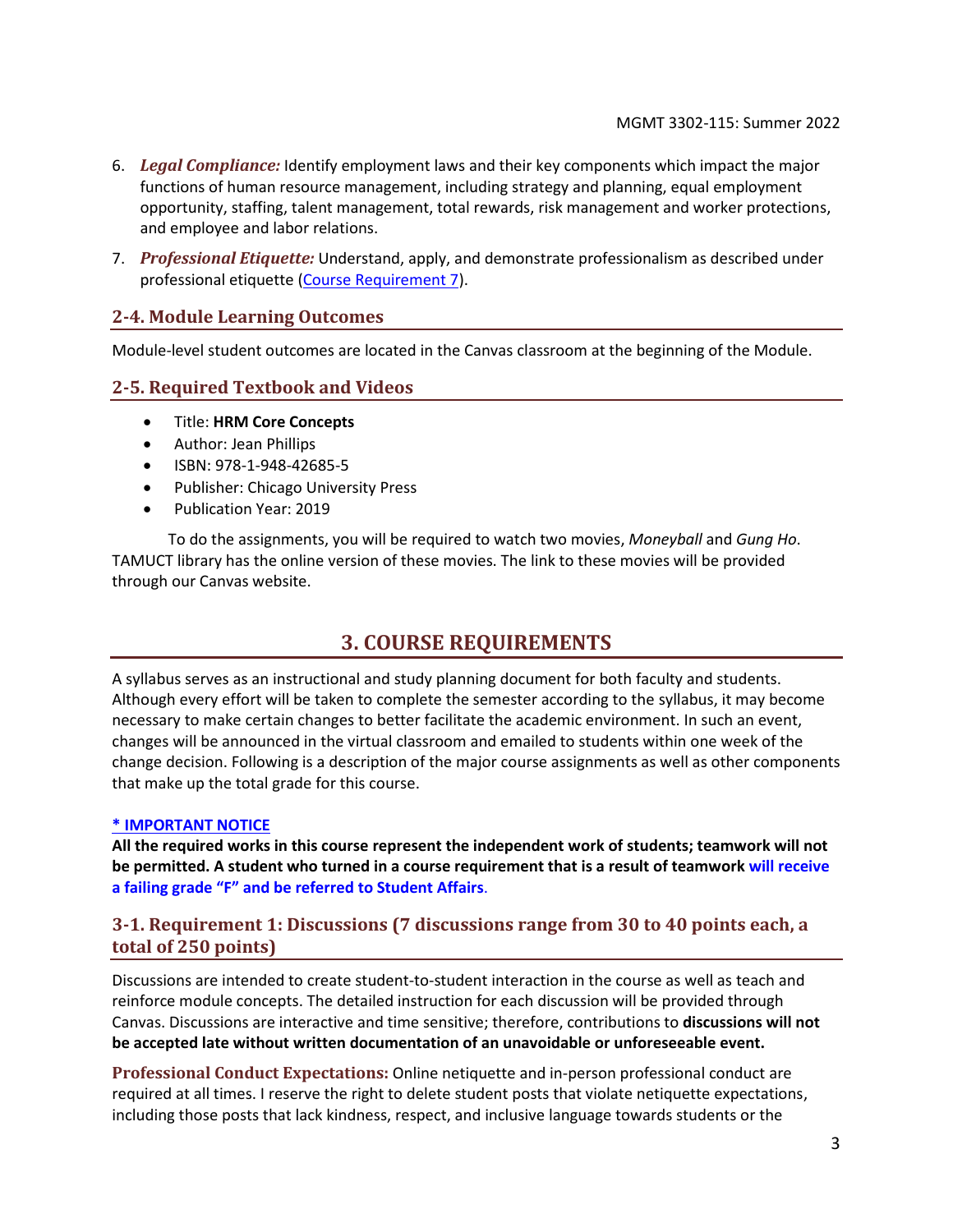instructor. A student whose post lacks netiquette will be deleted and receive a 0 for that discussion. A student's behavior that is unprofessional and/or violates netiquette expectations will be viewed as a violation of professional etiquette [\(Course Requirement 7\)](#page-4-0). **A reduction in one final grade level (e.g., from A grade to B grade) will occur per case of behavior that is unprofessional and/or violates netiquette expectations.** However, I reserve the right to reduce the penalty if I believe the behavior was unintentional or very minor in impact.

## **3-2. Requirement 2: Individual Assignments (8 assignments range from 50 to 100 points each, a total of 480 points)**

Assignments in this course are qualitative assessments of module-level learning objectives, which are designed to help you practice applying course concepts to solve human resource management problems. *A rubric entailing the grading criteria is provided with instruction for the assignment.* An example of an individual assignment can be found in the [Appendix.](#page-21-0)

If citations and references are needed in writing your answers for any activities (e.g., discussions and assignments) in this course, you are required to use the **American Psychological Association** (APA) formatting. **Students whose assignment includes plagiarism will receive a failing grade "F" on this course and be referred to Student Affairs.** However, I reserve the right to reduce the penalty if I believe plagiarism was unintentional or very minor in impact. Please review my policy regarding Plagiarism under [Instructor's Policies](#page-4-1). If you are unfamiliar with APA, I encourage you to investigate the links provided in the Orientation module.

**Assignments are not accepted late without written documentation of an unavoidable or unforeseeable event preventing you from completing and turning in the assignment during the week it was available for submission.**

## **3-3. Requirement 3: Module Review Quizzes (14 quizzes, 10 points each, a total of 140 points)**

Chapter review quizzes are provided to ensure students are reading and understanding concepts presented in the learning module as well as to help prepare you for the final exam. Quizzes reinforce key concepts from the required readings and videos related to module-level objectives. Quizzes will be completed and submitted to Canvas, then scored automatically through TAMUCT's Web-supported Canvas application.

**Students can take each quiz twice. The higher score of the two attempts will be recorded.** Quizzes include 5 to 10 questions each and are anticipated to take approximately 15 minutes to complete. However, you may take up to 30 minutes to complete the quiz. Keep in mind that quizzes must be completed by the due date posted on the [weekly checklist.](#page-6-1) **Opportunities to complete quizzes late will only be provided with written documentation of an unavoidable or unforeseeable event.**

### **3-4. Requirement 4: Final Exam (100 points)**

There will be a final exam at the end of the semester. The exam includes 50 multiple choice and true/false questions, which **assess content from the required readings and videos**. 50 multiple choice and true/false questions will be scored automatically through TAMUCT's Web-supported Canvas application. To complete the 50 multiple choice and true/false questions, 150 minutes will be given and **must be completed in one sitting (multiple attempts are NOT allowed for this exam)**.

**Opportunities to complete exams late will only be provided with written documentation of an unavoidable or unforeseeable event.**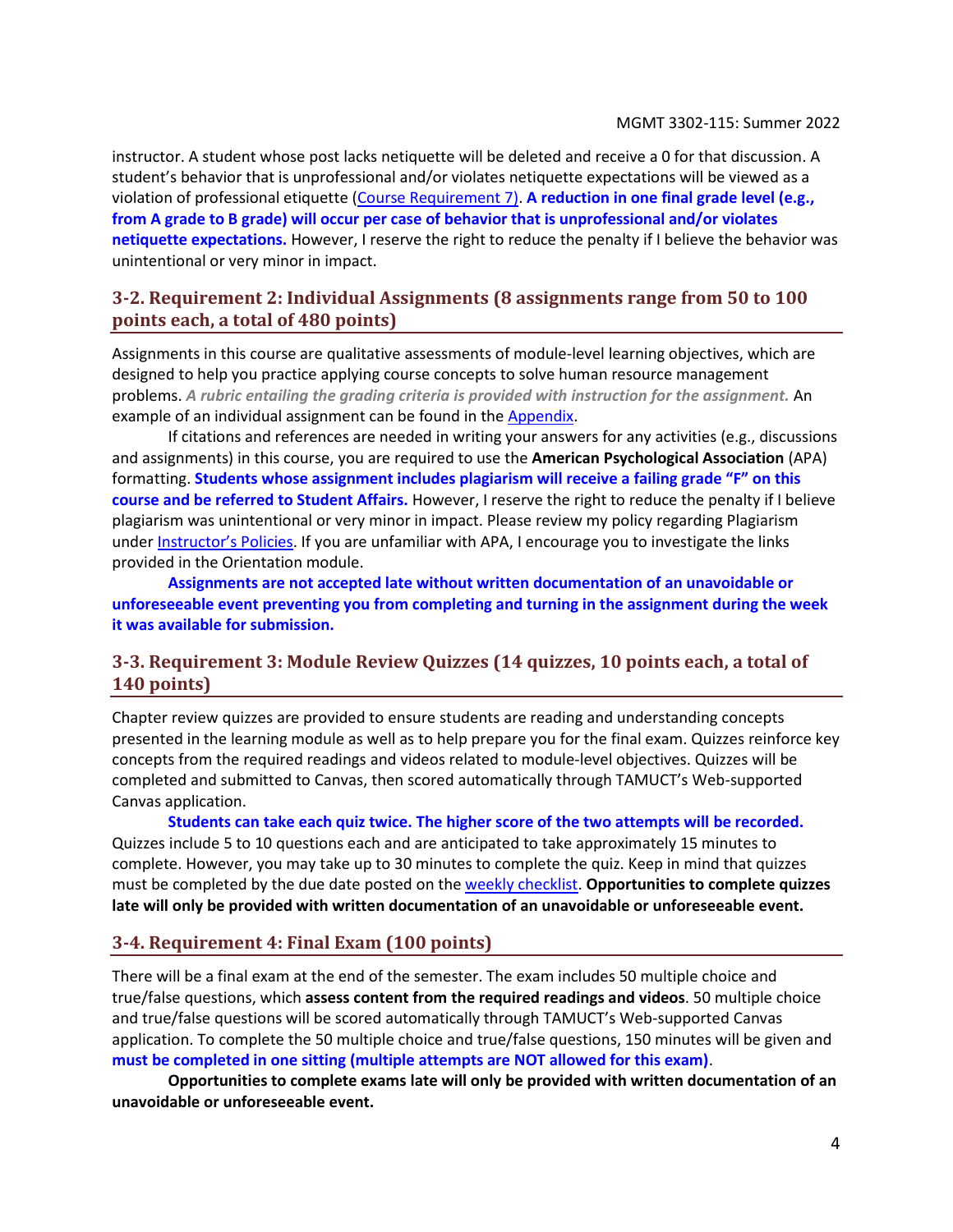## **3-5. Requirement 5: Introduction (10 points)**

You need to post your introduction at the beginning of the course (10 points).

### **3-6. Requirement 6: Syllabus/Plagiarism Review Quiz (20 points)**

This quiz is provided to ensure students understand the course requirements as well as the writing requirements to successfully pass this course.

**Students can take this quiz twice. The higher score of the two attempts will be recorded.** This quiz includes 10 questions and is anticipated to take approximately 15 minutes to complete. However, you may take up to 30 minutes to complete the quiz. Keep in mind that this quiz must be completed by the due date posted on th[e weekly checklist.](#page-6-1) **Opportunities to complete the quiz late will only be provided with written documentation of an unavoidable or unforeseeable event.**

## <span id="page-4-0"></span>**3-7. Requirement 7: Professional Etiquette**

Students are expected to embody professionalism to include the following:

- *1. Demeanor* Being polite, well-spoken, inclusive, and mature, and demonstrating tact, respect, compassion, and appreciation - not being rude, belligerent, arrogant, or aggressive.
- *2. Reliability* Following through on tasks in a timely manner and communicating unanticipated events.
- *3. Competency* Committing to learning and applying content from the course, acting in a responsible manner, and practicing sound judgment, seeking assistance when appropriate.
- *4. Ethics* Being honest and trustworthy.
- *5. Equality* Refraining from giving or seeking preferential treatment unless supported by the Office of Access and Inclusion, adhering to published policies of the university, and seeking assistance or clarification when appropriate.

**A student who violates professional etiquette in a manner that is egregious (as determined by the instructor) may result in a failing grade for the course**. A less severe penalty may be assigned by the instructor, depending on the circumstances of the situation.

### **3-8. Bonus Assignments**

<span id="page-4-1"></span>The instructor may provide students with bonus assignments throughout the semester.

#### **3-9. Instructor Policies**

Late works: All works are due on the date designated on the [weekly checklist](#page-7-0) unless otherwise posted in the classroom announcements. **No late works will be accepted without written documentation of an unavoidable or unforeseeable event.**

*Plagiarism:* **A student who turned in a plagiarized assignment will receive a failing grade "F" and a referral to Student Affairs**. However, I reserve the right to reduce the penalty if I believe plagiarism was unintentional or very minor in impact.

When you are using an idea from another source (including your past assignments from this as well as other courses) in your writing, you need to do the following two things.

**1) Cite and reference the source properly (using the APA format).**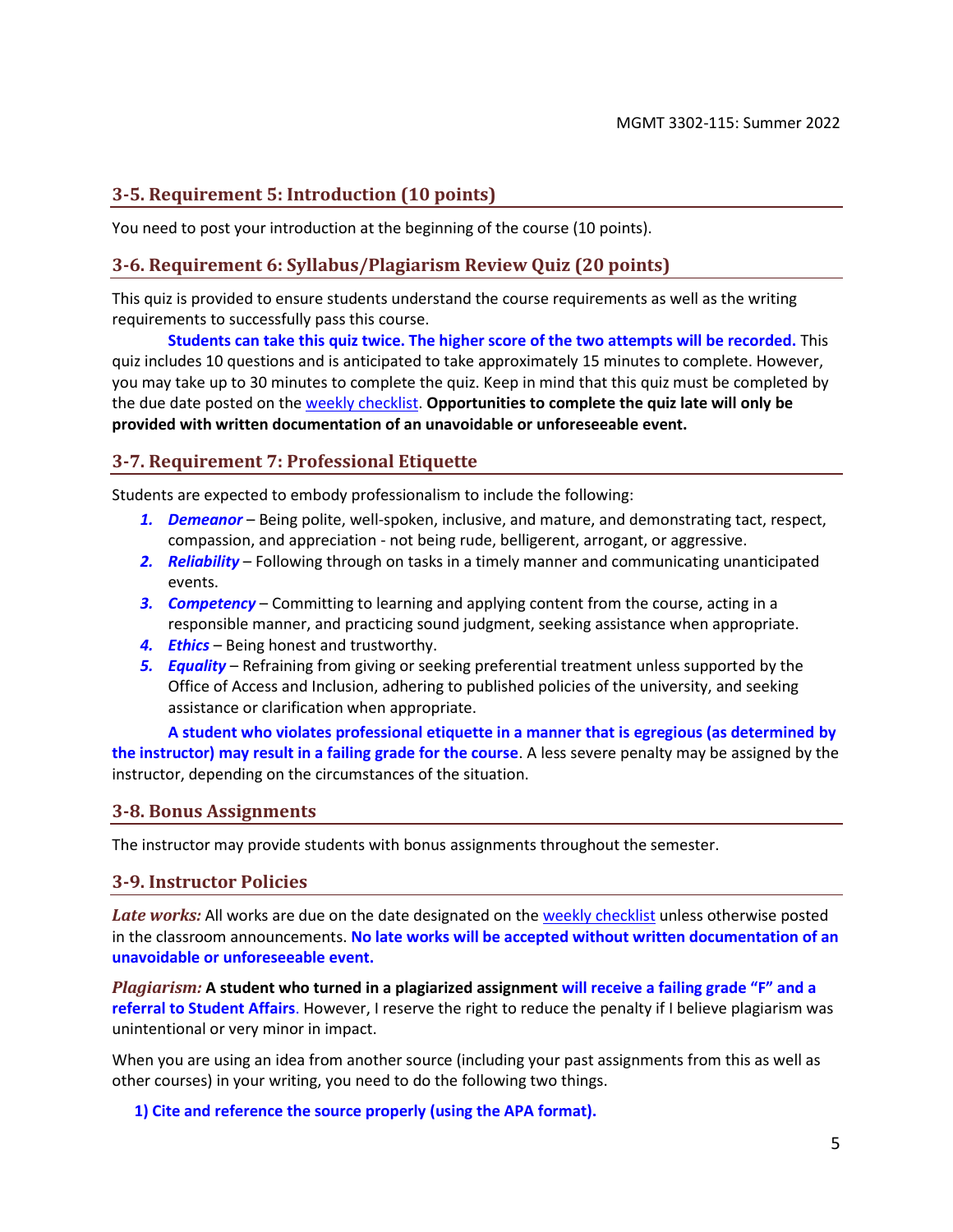#### **2) Paraphrase the original writing so no more than seven consecutive words are identical.**

**\* Here, a 'source' also includes your past assignments from this as well as other courses.**

**Any writing (that uses an idea from another source) that does not meet BOTH of the above two criteria will be considered plagiarism.**

**How to properly cite, reference, and paraphrase are outlined in the** *Citations and References* **video in the Orientation Module. Please watch this video and cite, reference, and paraphrase accordingly.**

*Paraphrasing others' works:* A large portion of a student's work done by paraphrasing (and thus citing and referencing) someone else's work will not be viewed as a result of independent work. A student can paraphrase, cite, and reference someone else's work to make certain points within the student's writing. However, if a too large portion of the student's submission is just a paraphrasing (and thus citing and referencing) of someone else's work, it will be viewed as **"teamwork"** outlined in this syllabus. **A student who turned in a course requirement that is a result of teamwork will receive a failing grade "F" and be referred to Student Affairs**.

*Copyright of course materials:* Students should assume that all course material is copyrighted by the respective author(s). Reproduction of course material or sharing it with others through any means (e.g., directly or indirectly through various websites like Course Hero) is prohibited without consent by the author and/or course instructor. **A student whose course material(s) has been shared through any means will be viewed as violating this copyright policy. Violation of copyright is against the law and Texas A&M University-Central Texas Code of Academic Honesty. Any alleged violations will result in a failing grade "F" and a referral to Student Affairs.**

*The operation of the online course and being an online student:* Students' learning experiences will be largely impacted by interaction with the instructor and other students as part of a learning community. Therefore, by registering for a web-based course, you have committed to participate in the online course activities. Plan to participate regularly.

#### <span id="page-5-0"></span>**3-10. Grading Criteria**

Graded requirements support course objectives and include a combination of discussions, assignments, quizzes, and final exam.

| <b>Requirement</b>              | Percentage | <b>Detail</b>                                           |
|---------------------------------|------------|---------------------------------------------------------|
| <b>Discussion</b>               | 25%        | 7 discussions - 30 to 40 points each: 250 points total  |
| <b>Assignments</b>              | 48%        | 8 assignments - 50 to 100 points each: 480 points total |
| <b>Review Quizzes</b>           | 14%        | 14 quizzes - 10 points each: 140 points total           |
| <b>Introduction</b>             | 1%         | 10 points total                                         |
| <b>Syllabus/Plagiarism Quiz</b> | 2%         | 20 points total                                         |
| <b>Final Exam</b>               | 10%        | 100 points total                                        |
| <b>Professional Etiquette</b>   |            |                                                         |
| <b>Plagiarism</b>               |            | Can be deduction (or failing) factors                   |
| <b>Teamwork</b>                 |            |                                                         |
| <b>Copyright Violation</b>      |            |                                                         |
| <b>Bonus Assignments</b>        |            | Can be an addition factor                               |
| <b>Total</b>                    | 100%       | 1,000 points total                                      |

#### *Grade Composition:*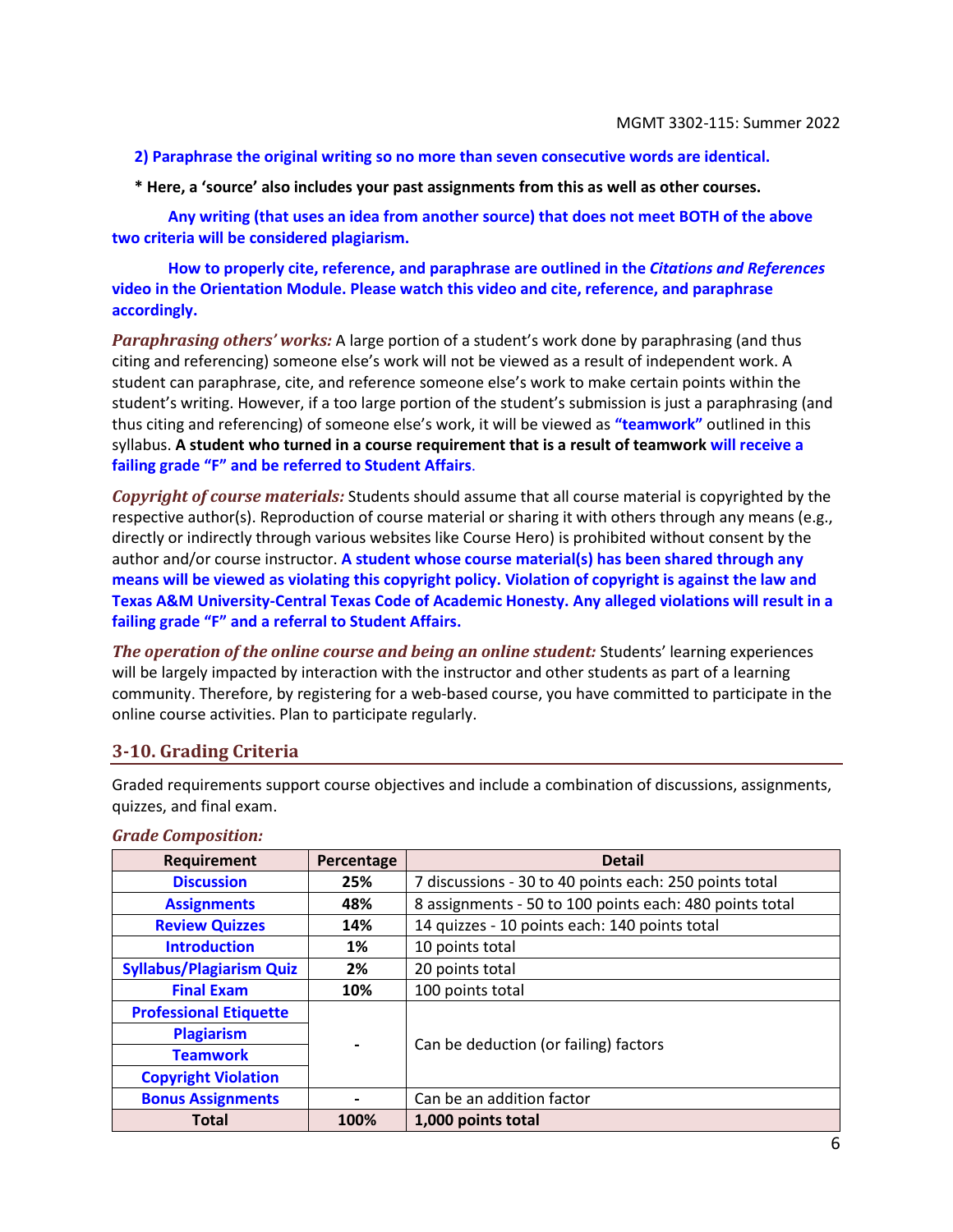**Grades will be determined by the total points that you receive in this course: A= 900 or more, B= 899- 800, C= 799-700, D= 699-600, and F= 599 or less. Grades will NOT be determined by the percentage that you may view on our Canvas website.**

*Posting of Grades:* All student grades are anticipated to be posted in the Canvas Grade book within seven days of the submission deadline. If I am unable to return grades within this timeline, I will post an announcement in the Canvas classroom with the anticipated posting date for grades. Students should monitor their grades through this tool and report any issues or concerns immediately.

<span id="page-6-0"></span>*Submitting Course Requirements:* Please submit all course requirements (discussions, assignments, quizzes, and exams) through our Canvas classroom.

## **4. TECHNOLOGY REQUIREMENTS AND SUPPORT**

## <span id="page-6-2"></span>**4-1. Technology Requirements**

*This course will use the TAMUCT Canvas learning management system.*

- Login to [https://tamuct.instructure.com](https://tamuct.instructure.com/) to access the course.
- Username: Your MyCT username
- Initial password: Your MyCT password

*Technology issues are not an excuse for missing a course requirement.* Make sure your computer is configured correctly and address issues well in advance of deadlines. Be sure to identify a backup plan in the event of technology issues, such as using the TAMUCT computer lab, a local library computer where available, a backup laptop of your own, or access to a friend, neighbor, or family member's computer. If you do encounter technical difficulties, please send me an email.

### **4-2. Technology Support**

*For Canvas issues* Use the Canvas Help link located at the bottom of the left-hand menu for issues with Canvas. You can select "Chat with Canvas Support," submit a support request through "Report a Problem," or call the Canvas support line: 1-844-757-0953.

*For log-in issues* For log-in problems, students should contact Help Desk Central. They are open 24 hours a day, 7 days a week:

- Email: [helpdesk@tamu.edu](mailto:helpdesk@tamu.edu)
- Phone: (254) 519-5466
- <span id="page-6-1"></span>• Web Chat[: http://hdc.tamu.edu](http://hdc.tamu.edu/)

When calling for support, please let your support technician know you are a TAMUCT student.

*For course contents and requirement issues* For issues related to course content and requirements, contact th[e instructor.](#page-0-0)

**Remember, technology issues are not an excuse for missing a course requirement – make sure your computer is configured correctly, address issues well in advance of deadlines, and have a backup plan.**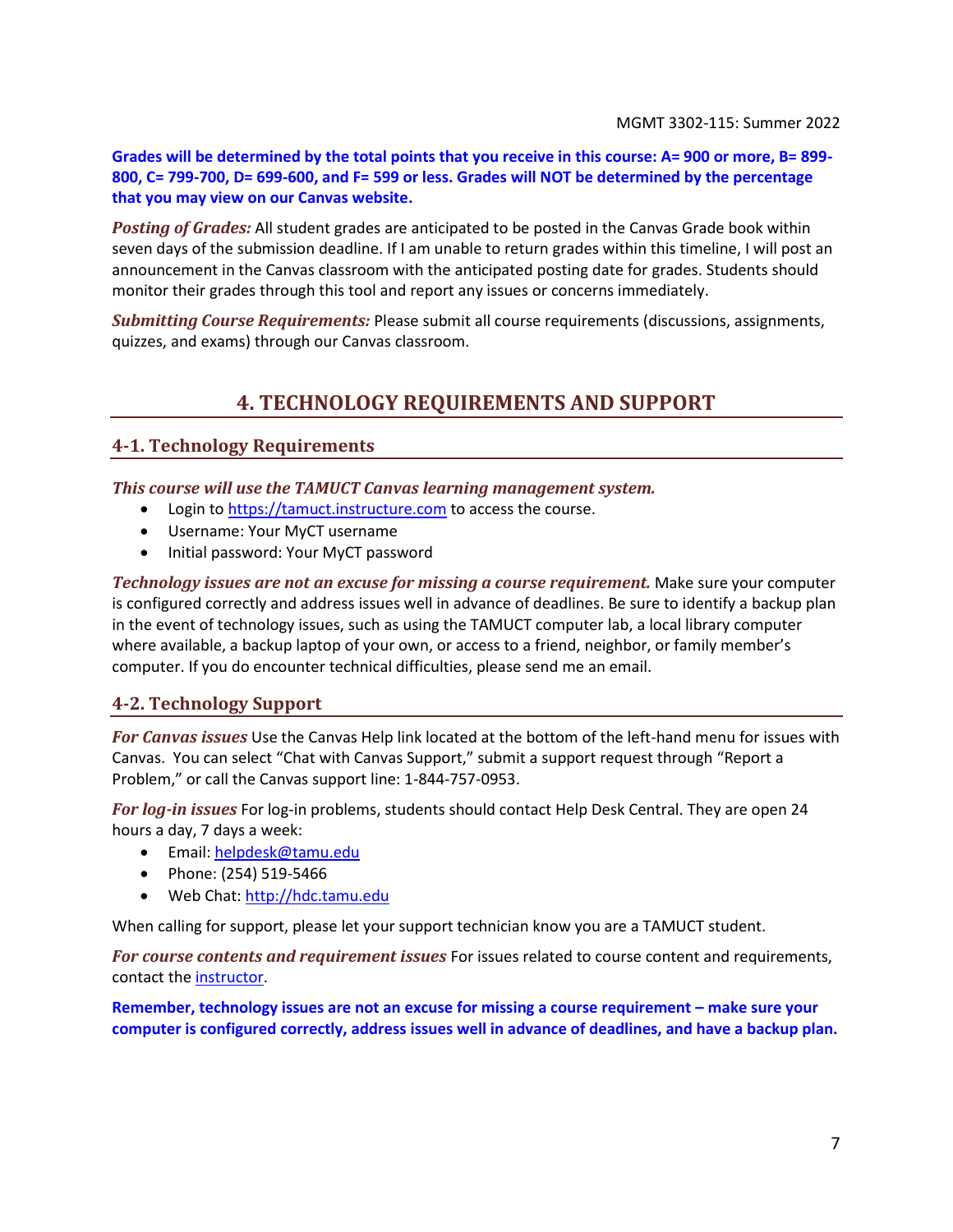## **5. WEEKLY CHECKLIST**

<span id="page-7-0"></span>This weekly checklist provides you with a list of the things that you need to do in a given week. You'll need to check off all the things on the list to be considered "complete" for that week.

Each week's work for the course will begin on Monday and end on Sunday. *Most* of the things that you need to do each week have *Friday* or *Sunday night at 11:59 p.m.* deadlines.

Course materials for a given week will be open at 12:01 a.m. on Monday of the week earlier except for Week 1. Week 1 materials will be opened on Monday of Week 1. So, except for Week 1, you'll have about two weeks to complete the required activities (e.g., quizzes and assignments) from the opening of the materials. **Course materials will not be opened in advance of this schedule**.

I reserve the right to make changes to the course schedule if the need arises. If changes are made, you will be notified in advance of the change through a posted announcement in the Canvas classroom.

For other important dates of our university (e.g., add, drop, and withdraw deadlines), please refer to the [university academic calendar.](https://www.tamuct.edu/registrar/academic-calendar.html)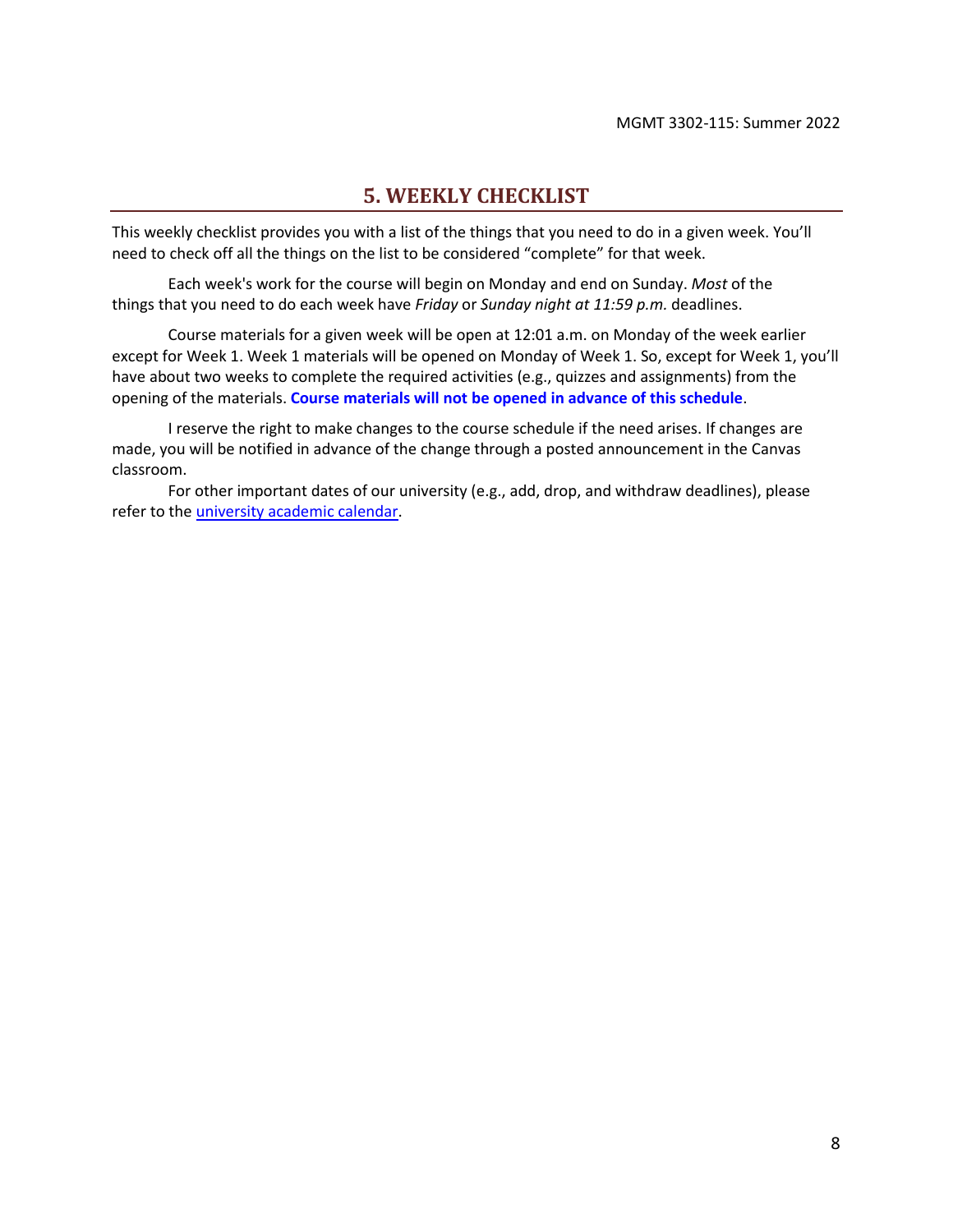#### *Week 1: June 6th, Monday – June 12th, Sunday*

#### **1. Things to do**

#### *Orientation Module*

| Things to do                                 | <b>Points</b> | Due date         | Where to find | Done? |
|----------------------------------------------|---------------|------------------|---------------|-------|
| Watch Instructor Welcome Video Message       |               |                  | Home          | □     |
| Read the syllabus                            |               |                  | Syllabus      |       |
| Watch Citations and References video         |               |                  | Modules >     |       |
|                                              |               |                  | Orientation   |       |
| Read posts in the Orientation Module         |               |                  | Modules $>$   |       |
|                                              |               |                  | Orientation   |       |
|                                              |               | June $12th$ ,    | Assignments > |       |
| Upload your introduction                     | 10            | Sunday           | <b>Others</b> | п     |
|                                              |               | June $12^{th}$ , | Assignments > |       |
| Complete the Syllabus/Plagiarism Review Quiz | 20            | Sunday           | <b>Others</b> |       |

#### *Module 1 – Part 1: Strategic HRM*

| Things to do                                      | <b>Points</b> | Due date                 | Where to find   | Done? |
|---------------------------------------------------|---------------|--------------------------|-----------------|-------|
| Watch Module 1 Introduction Video and read Module |               |                          | Modules $>$     |       |
| 1 Learning Objectives                             |               | $\overline{\phantom{0}}$ | Module 1        |       |
| Read Ch. 1 Strategic HRM                          |               |                          | Textbook        |       |
| <b>Watch Required Videos</b>                      |               | $\overline{\phantom{0}}$ | Modules >       |       |
|                                                   |               |                          | Module 1-Part 1 |       |
|                                                   |               | June $12^{th}$ ,         | Assignments >   |       |
| Complete Module 1 - Part 1 Review Quiz            | 10            | <b>Sunday</b>            | Module Review   |       |
|                                                   |               |                          | Quizzes         |       |

#### *Module 1 – Part 2: The Role of HRM in Business*

| Things to do                           | <b>Points</b>            | Due date                 | Where to find   | Done? |
|----------------------------------------|--------------------------|--------------------------|-----------------|-------|
| Read Ch. 2 The Role of HRM in Business | $\overline{\phantom{0}}$ | $\overline{\phantom{a}}$ | Textbook        |       |
|                                        |                          |                          | Modules $>$     |       |
| Watch Required Videos                  |                          | -                        | Module 1-Part 2 |       |
|                                        |                          | June $12^{th}$ ,         | Assignments >   |       |
| Complete Module 1 - Part 2 Review Quiz | 10                       | Sunday                   | Module Review   |       |
|                                        |                          |                          | Quizzes         |       |

## *Discussions / Assignments / Exams*

| Things to do                          | <b>Points</b> | Due date         | Where to find      | Done? |
|---------------------------------------|---------------|------------------|--------------------|-------|
| Complete Discussion #1 (What is HRM?) | 30            | June $12^{th}$ , | Assignments >      |       |
|                                       |               | Sunday           | <b>Discussions</b> |       |
| Complete Assignment 1:                |               | June $12^{th}$ , | Assignments >      |       |
| Making an HRM Case Based on Evidence  | 50            | Sunday           | Assignments        |       |

#### **2. Topics covered**

HRM Functions / HRM Roles / Strategic Fit / High Performance Work Systems / Organizational Culture / Organizational Change / HRM Metrics / Global HRM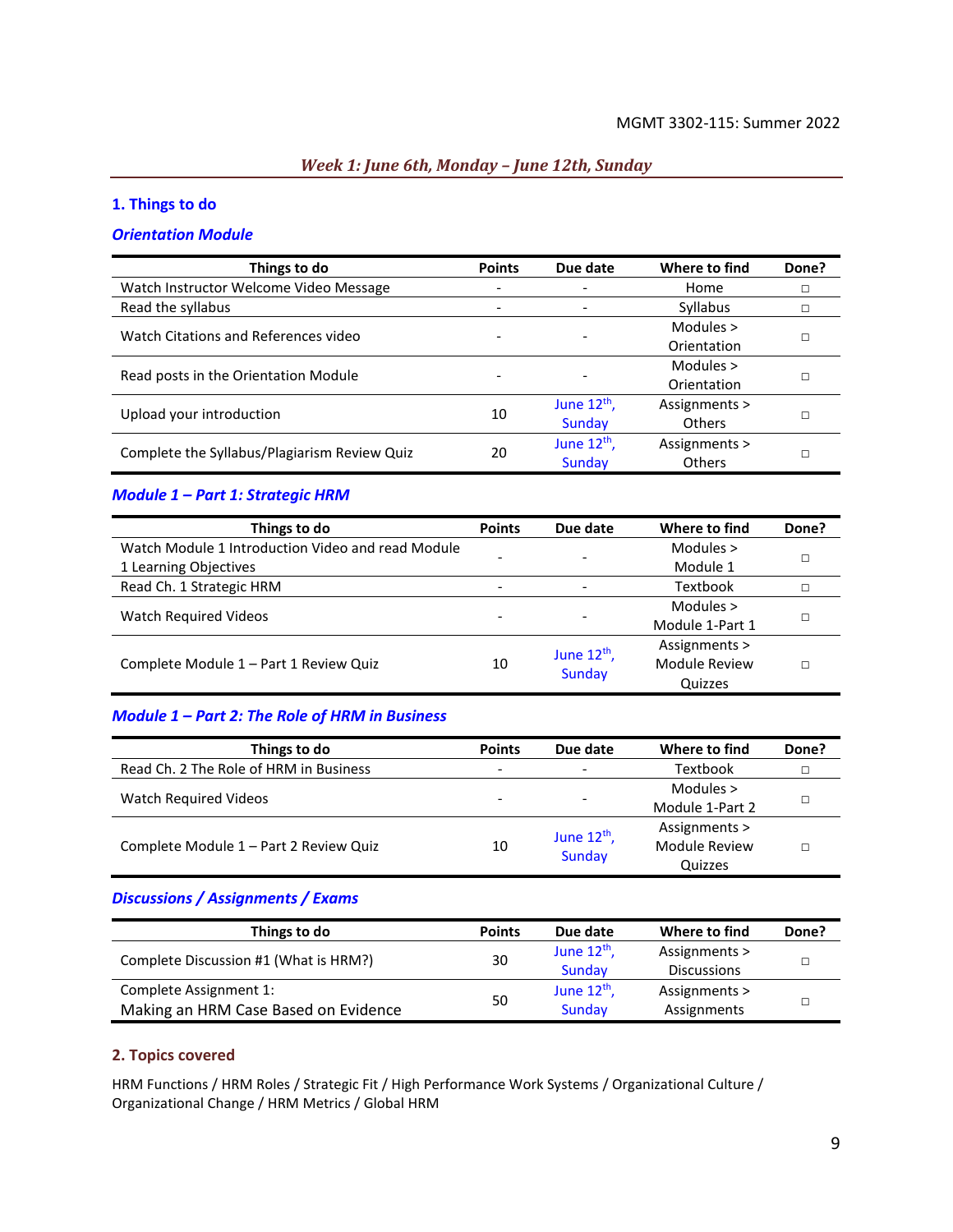#### *Week 2: June 13th, Monday – June 19th, Sunday*

#### **1. Things to do**

#### *Module 1 – Part 3: The Legal Context of HRM*

| Things to do                           | <b>Points</b> | Due date                 | Where to find   | Done? |
|----------------------------------------|---------------|--------------------------|-----------------|-------|
| Read Ch. 3 The Legal Context of HRM    |               | $\overline{\phantom{a}}$ | Textbook        |       |
|                                        |               |                          | Modules $>$     |       |
| <b>Watch Required Videos</b>           |               | $\overline{\phantom{a}}$ | Module 1-Part 3 |       |
| Complete Module 1 - Part 3 Review Quiz | 10            | June $19th$ ,<br>Sunday  | Assignments >   |       |
|                                        |               |                          | Module Review   |       |
|                                        |               |                          | Quizzes         |       |

#### *Module 2 – Part 1: Analyzing Work and HR Planning*

| Things to do                                      | <b>Points</b> | Due date                 | Where to find   | Done? |
|---------------------------------------------------|---------------|--------------------------|-----------------|-------|
| Watch Module 2 Introduction Video and read Module |               | -                        | Modules $>$     |       |
| 2 Learning Objectives                             |               |                          | Module 2        |       |
| Read Ch. 4 Analyzing Work and HR Planning         |               | $\overline{\phantom{a}}$ | Textbook        |       |
| Watch Required Videos                             |               | -                        | Modules >       |       |
|                                                   |               |                          | Module 2-Part 1 |       |
|                                                   |               | June $19th$ ,            | Assignments >   |       |
| Complete Module 2 - Part 1 Review Quiz            | 10            | Sunday                   | Module Review   |       |
|                                                   |               |                          | Quizzes         |       |

#### *Discussions / Assignments / Exams*

| Things to do                                      | <b>Points</b> | Due date      | Where to find      | Done? |
|---------------------------------------------------|---------------|---------------|--------------------|-------|
| Complete Discussion #2 (Competitive Advantage and | 40            | June $19th$ , | Assignments >      |       |
| HRM)                                              |               | Sunday        | <b>Discussions</b> |       |
| Complete Assignment 2:                            |               | June $19th$ , | Assignments >      |       |
| Strategic HRM in the movie Moneyball              | 60            | Sunday        | Assignments        |       |

#### **2. Topics covered**

Employment Laws / Equal Employment Opportunity / Types of Employment Lawsuit / Job Analysis / Job Design / Job Description / Organizational Structure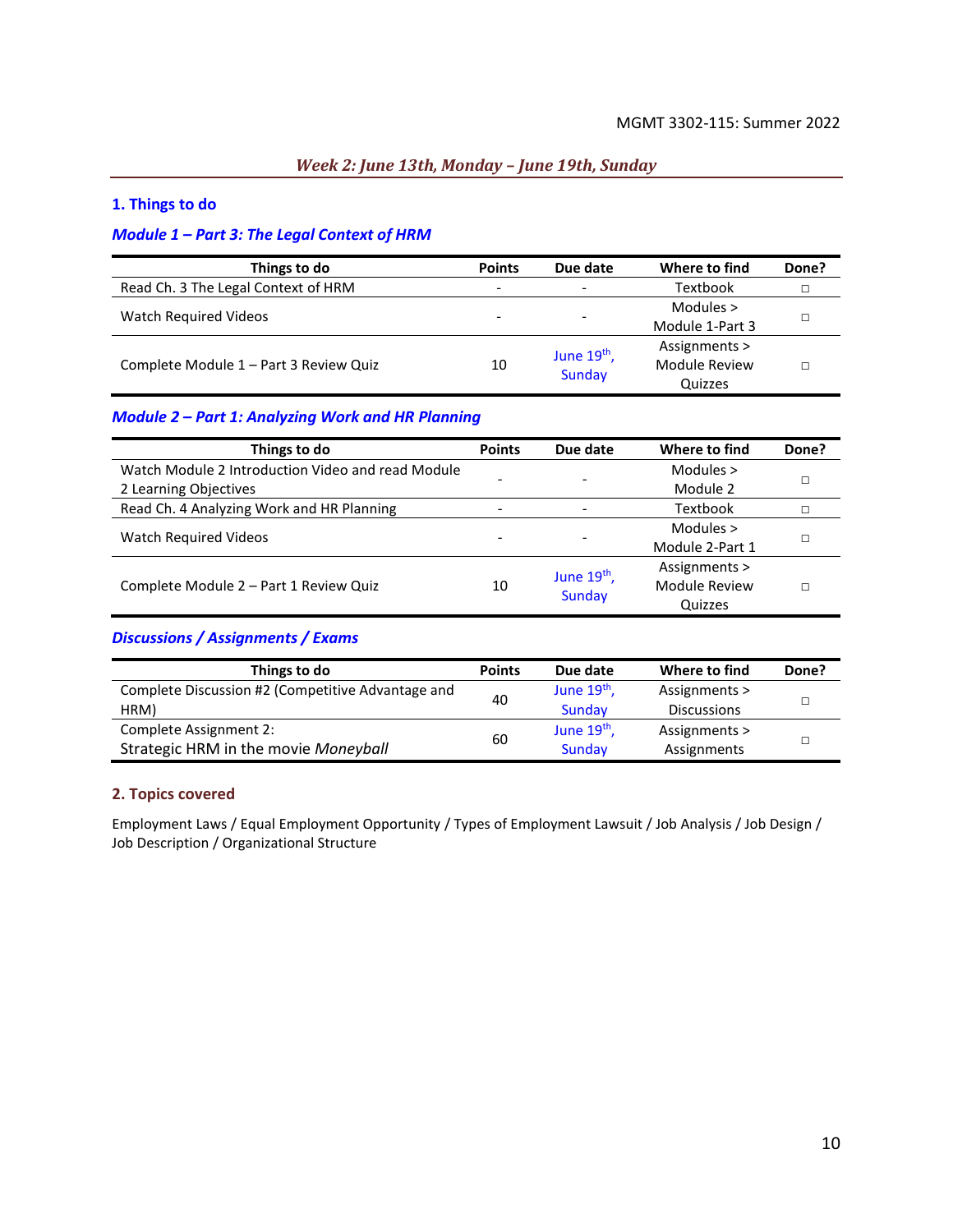#### *Week 3: June 20th, Monday – June 26th, Sunday*

#### **1. Things to do**

#### *Module 2 – Part 2: Sourcing and Recruiting*

| Things to do                           | <b>Points</b> | Due date                 | Where to find   | Done? |
|----------------------------------------|---------------|--------------------------|-----------------|-------|
| Read Ch. 5 Sourcing and Recruiting     | -             | $\overline{\phantom{a}}$ | Textbook        |       |
|                                        |               |                          | Modules $>$     |       |
| Watch Required Videos                  |               | $\overline{\phantom{0}}$ | Module 2-Part 2 |       |
|                                        |               |                          | Assignments >   |       |
| Complete Module 2 - Part 2 Review Quiz | 10            | June $26th$ ,<br>Sunday  | Module Review   |       |
|                                        |               |                          | Quizzes         |       |

#### *Module 2 – Part 3: Selection and Hiring*

| Things to do                           | <b>Points</b> | Due date                                 | Where to find   | Done? |
|----------------------------------------|---------------|------------------------------------------|-----------------|-------|
| Read Ch. 6 Selection and Hiring        | -             | $\qquad \qquad -$                        | Textbook        |       |
| Watch Required Videos                  |               | $\overline{\phantom{0}}$                 | Modules $>$     |       |
|                                        |               |                                          | Module 2-Part 3 |       |
| Complete Module 2 - Part 3 Review Quiz | 10            | June 26 <sup>th</sup> ,<br><b>Sunday</b> | Assignments >   |       |
|                                        |               |                                          | Module Review   |       |
|                                        |               |                                          | Quizzes         |       |

### *Discussions / Assignments / Exams*

| Things to do                                 | <b>Points</b> | Due date      | Where to find      | Done? |
|----------------------------------------------|---------------|---------------|--------------------|-------|
| Complete Discussion #3 (O*Net and Selection) | 40            | June $26th$ , | Assignments >      |       |
|                                              |               | Sunday        | <b>Discussions</b> |       |
| Complete Assignment 3:                       |               | June $26th$ , | Assignments >      |       |
| Designing Behavioral Interview Questions     | 50            | Sunday        | Assignments        |       |

#### **2. Topics covered**

Internal and External Recruiting / Recruiting Metrics / Selection / Assessment Goals / Assessment Methods / Branding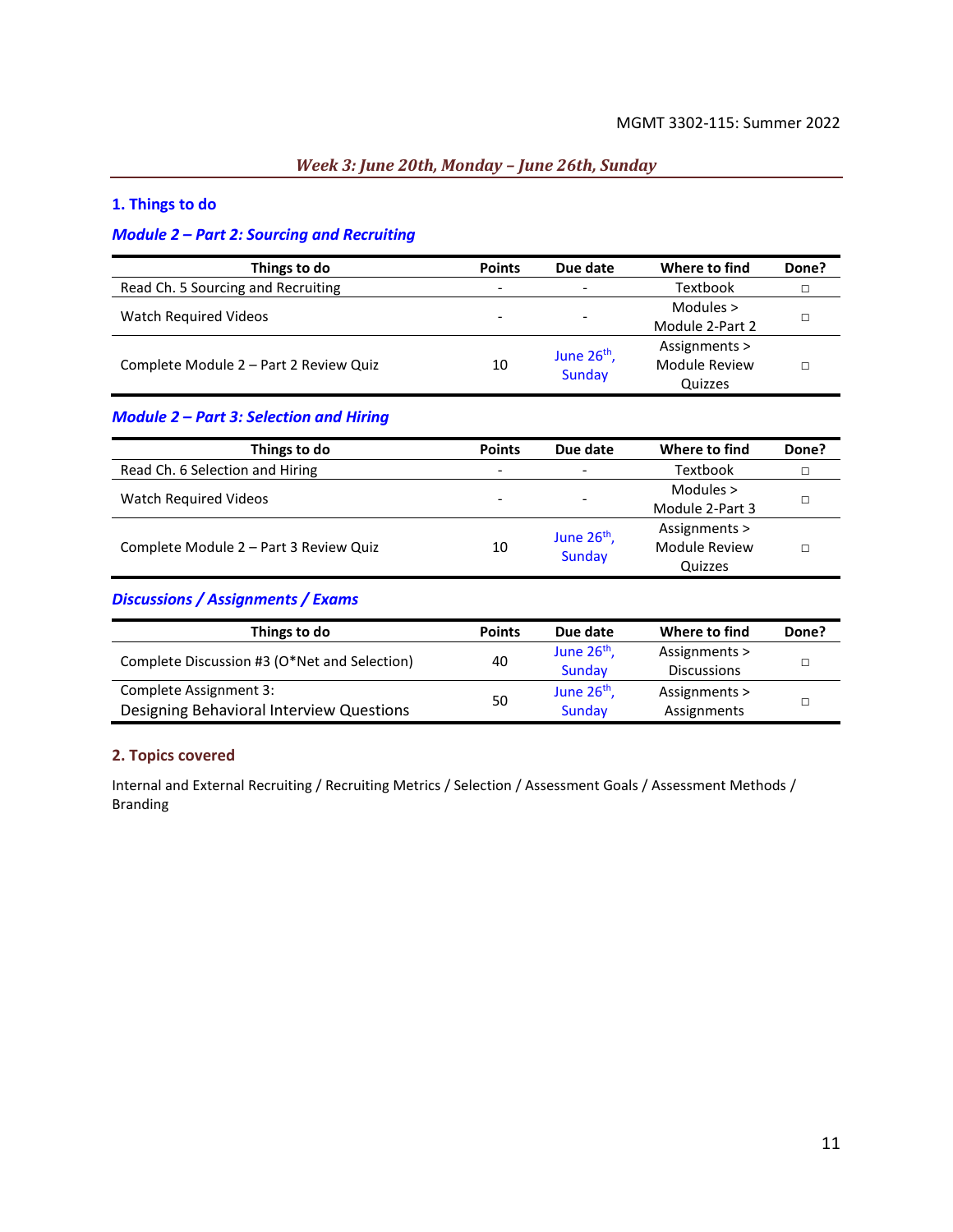#### *Week 4: June 27th, Monday – July 3rd, Sunday*

#### **1. Things to do**

#### *Module 3 – Part 1: Training and Development*

| Things to do                                      | <b>Points</b> | Due date                 | Where to find        | Done? |
|---------------------------------------------------|---------------|--------------------------|----------------------|-------|
| Watch Module 3 Introduction Video and read Module |               |                          | Modules >            |       |
| 3 Learning Objectives                             |               |                          | Module 3             |       |
| Read Ch. 7 Training and Development               | -             | $\overline{\phantom{0}}$ | Textbook             |       |
| <b>Watch Required Videos</b>                      |               |                          | Modules >            |       |
|                                                   |               |                          | Module 3-Part 1      |       |
|                                                   |               | July 3rd,                | Assignments >        |       |
| Complete Module 3 - Part 1 Review Quiz            | 10            | <b>Sunday</b>            | <b>Module Review</b> |       |
|                                                   |               |                          | Quizzes              |       |

#### *Module 3 – Part 2: Performance Management*

| Things to do                           | <b>Points</b> | Due date                 | Where to find   | Done? |
|----------------------------------------|---------------|--------------------------|-----------------|-------|
| Read Ch. 8 Performance Management      |               | $\overline{\phantom{a}}$ | <b>Textbook</b> |       |
|                                        |               |                          | Modules $>$     |       |
| Watch Required Videos                  |               | $\overline{\phantom{0}}$ | Module 3-Part 2 |       |
|                                        |               | July 3rd,                | Assignments >   |       |
| Complete Module 3 - Part 2 Review Quiz | 10            | <b>Sunday</b>            | Module Review   |       |
|                                        |               |                          | Quizzes         |       |

#### *Discussions / Assignments / Exams*

| Things to do                                   | <b>Points</b> | Due date  | Where to find      | Done? |
|------------------------------------------------|---------------|-----------|--------------------|-------|
|                                                | 40            | July 3rd, | Assignments >      |       |
| Complete Discussion #4 (Performance Appraisal) |               | Sunday    | <b>Discussions</b> |       |
| Complete Assignment 4:                         |               | July 3rd, | Assignments >      |       |
| <b>Training Design and Assessment</b>          | 50            | Sunday    | Assignments        |       |

#### **2. Topics covered**

Five Steps to Effective Training (ADDIE) / Types of Training / Socialization / Human Resource Development / Performance Management / / Balanced Scorecard / Performance Measurement Methods / Performance Feedback and Reward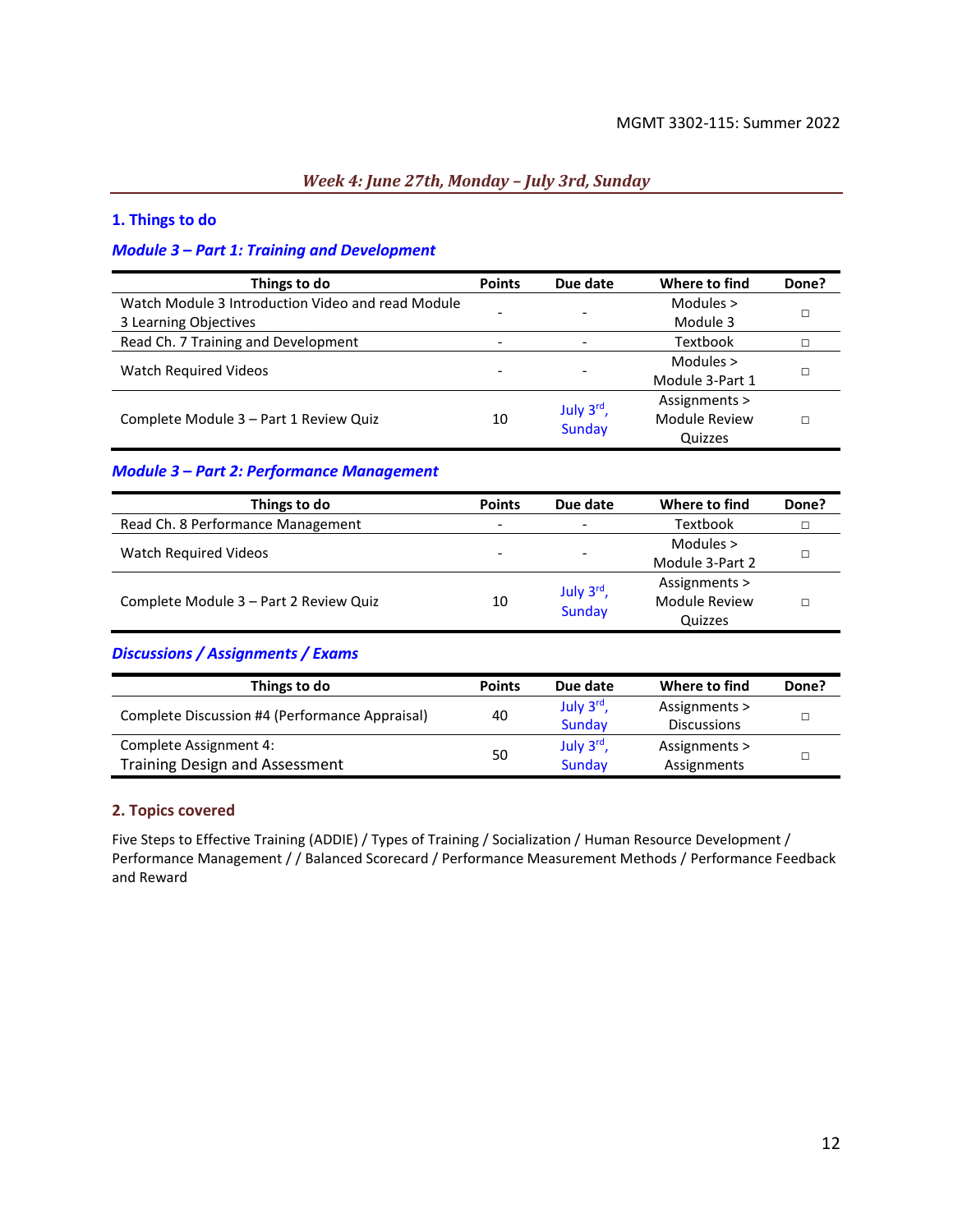#### *Week 5: July 4th, Monday – July 10th, Sunday*

#### **1. Things to do**

#### *Module 4 – Part 1: Base Compensation*

| Things to do                                      | <b>Points</b> | Due date         | Where to find   | Done? |
|---------------------------------------------------|---------------|------------------|-----------------|-------|
| Watch Module 4 Introduction Video and read Module |               |                  | Modules $>$     |       |
| 4 Learning Objectives                             |               |                  | Module 4        |       |
| Read Ch. 9 Base Compensation                      |               |                  | Textbook        |       |
| <b>Watch Required Videos</b>                      |               |                  | Modules >       |       |
|                                                   |               |                  | Module 4-Part 1 |       |
|                                                   |               | July $10^{th}$ , | Assignments >   |       |
| Complete Module 4 – Part 1 Review Quiz            | 10            | <b>Sunday</b>    | Module Review   |       |
|                                                   |               |                  | Quizzes         |       |

#### *Module 4 – Part 2: Incentives*

| Things to do                           | <b>Points</b>            | Due date                 | Where to find   | Done? |
|----------------------------------------|--------------------------|--------------------------|-----------------|-------|
| Read Ch. 10 Incentives                 | $\overline{\phantom{0}}$ | $\overline{\phantom{a}}$ | Textbook        |       |
|                                        |                          |                          | Modules $>$     |       |
| Watch Required Videos                  | -                        | $\overline{\phantom{a}}$ | Module 4-Part 2 |       |
|                                        |                          | July $10^{th}$ ,         | Assignments >   |       |
| Complete Module 4 - Part 2 Review Quiz | 10                       | <b>Sunday</b>            | Module Review   |       |
|                                        |                          |                          | Quizzes         |       |

#### *Discussions / Assignments / Exams*

| Things to do                                   | <b>Points</b> | Due date         | Where to find      | Done? |
|------------------------------------------------|---------------|------------------|--------------------|-------|
| Complete Discussion #5 (Market Pay)            | 30            | July $10^{th}$ , | Assignments >      |       |
|                                                |               | Sunday           | <b>Discussions</b> |       |
| Complete Assignment 5:                         |               | July $10^{th}$ , | Assignments >      |       |
| Setting the Base Pay Level Based on the Market | 50            | Sunday           | Assignments        |       |

#### **2. Topics covered**

Total Rewards / Compensation Types / Job Evaluation / Market Pay / Equity Theory / Executive Compensation / Compensation Laws and Regulations / Incentives / Bonuses / Pay-for-Performance / Expectancy Theory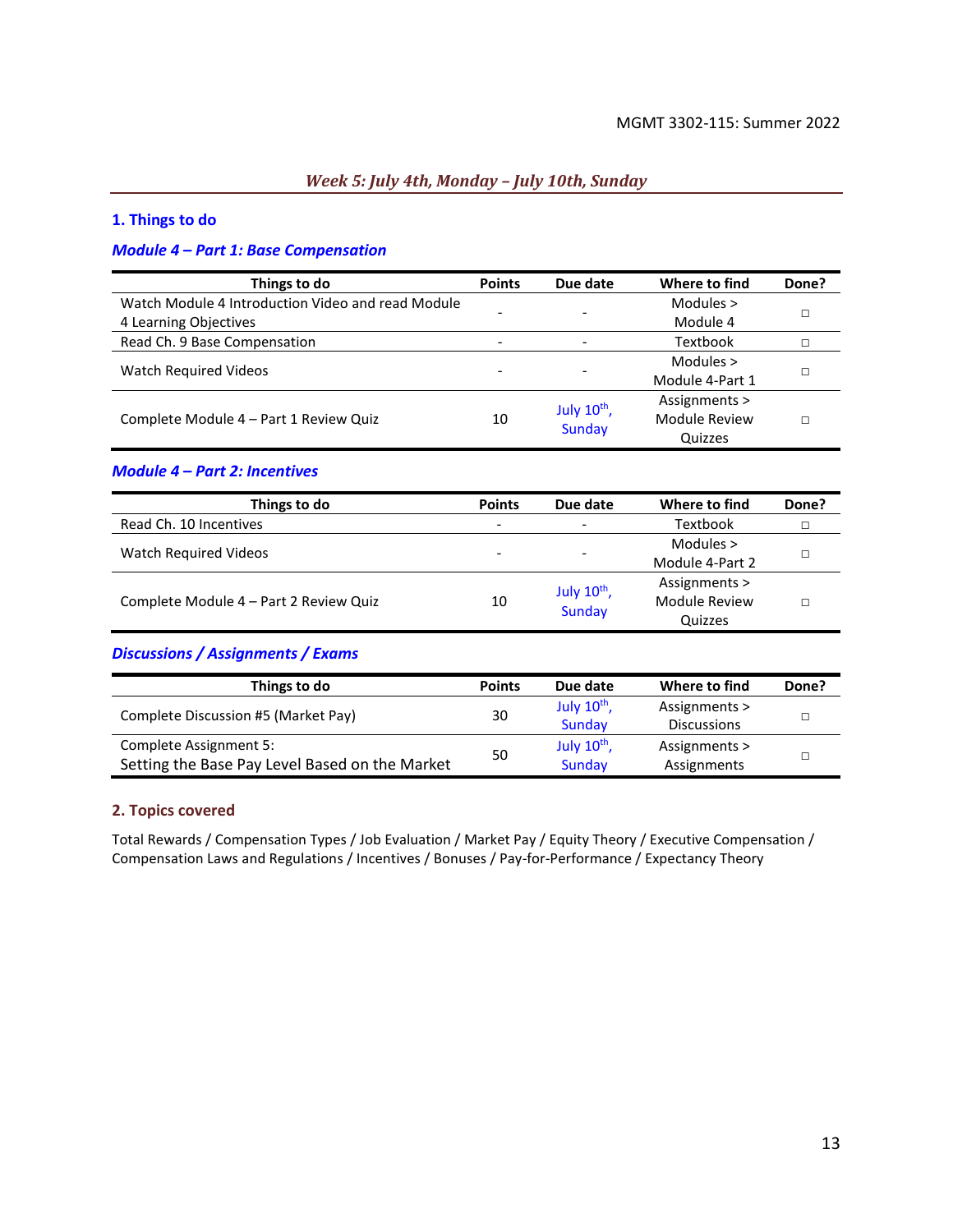## *Week 6: July 11th, Monday – July 17th, Sunday*

#### **1. Things to do**

#### *Module 4 – Part 3: Benefits*

| Things to do                           | <b>Points</b>            | Due date                 | Where to find   | Done? |
|----------------------------------------|--------------------------|--------------------------|-----------------|-------|
| Read Ch. 11 Benefits                   | $\overline{\phantom{0}}$ | $\overline{\phantom{0}}$ | Textbook        |       |
|                                        |                          |                          | Modules $>$     |       |
| Watch Required Videos                  |                          |                          | Module 4-Part 3 |       |
|                                        |                          | July $17th$ ,            | Assignments >   |       |
| Complete Module 4 - Part 3 Review Quiz | 10                       | Sunday                   | Module Review   |       |
|                                        |                          |                          | Quizzes         |       |

#### *Module 5 – Part 1: Creating a Healthy Work Environment*

| Things to do                                      | <b>Points</b> | Due date      | Where to find        | Done? |
|---------------------------------------------------|---------------|---------------|----------------------|-------|
| Watch Module 5 Introduction Video and read Module |               |               | Modules $>$          |       |
| 5 Learning Objectives                             |               |               | Module 5             |       |
| Read Ch. 12 Creating a Healthy Work Environment   |               |               | Textbook             |       |
|                                                   |               |               | Modules $>$          |       |
| Watch Required Videos                             |               |               | Module 5-Part 1      |       |
|                                                   |               | July $17th$ , | Assignments >        |       |
| Complete Module 5 - Part 1 Review Quiz            | 10            | <b>Sunday</b> | <b>Module Review</b> |       |
|                                                   |               |               | Quizzes              |       |

#### *Discussions / Assignments / Exams*

| Things to do                             | <b>Points</b> | Due date      | Where to find      | Done? |
|------------------------------------------|---------------|---------------|--------------------|-------|
| Complete Discussion #6 (Benefits)        | 30            | July $17th$ , | Assignments >      |       |
|                                          |               | Sunday        | <b>Discussions</b> |       |
| Complete Assignment 6: Expectancy Theory | 60            | July $17th$ , | Assignments >      |       |
|                                          |               | Sunday        | Assignments        |       |

#### **2. Topics covered**

Purpose of Benefits / Benefit Types / Benefit Administration / Employee Safety / OSHA / Employee Wellness / Workplace Security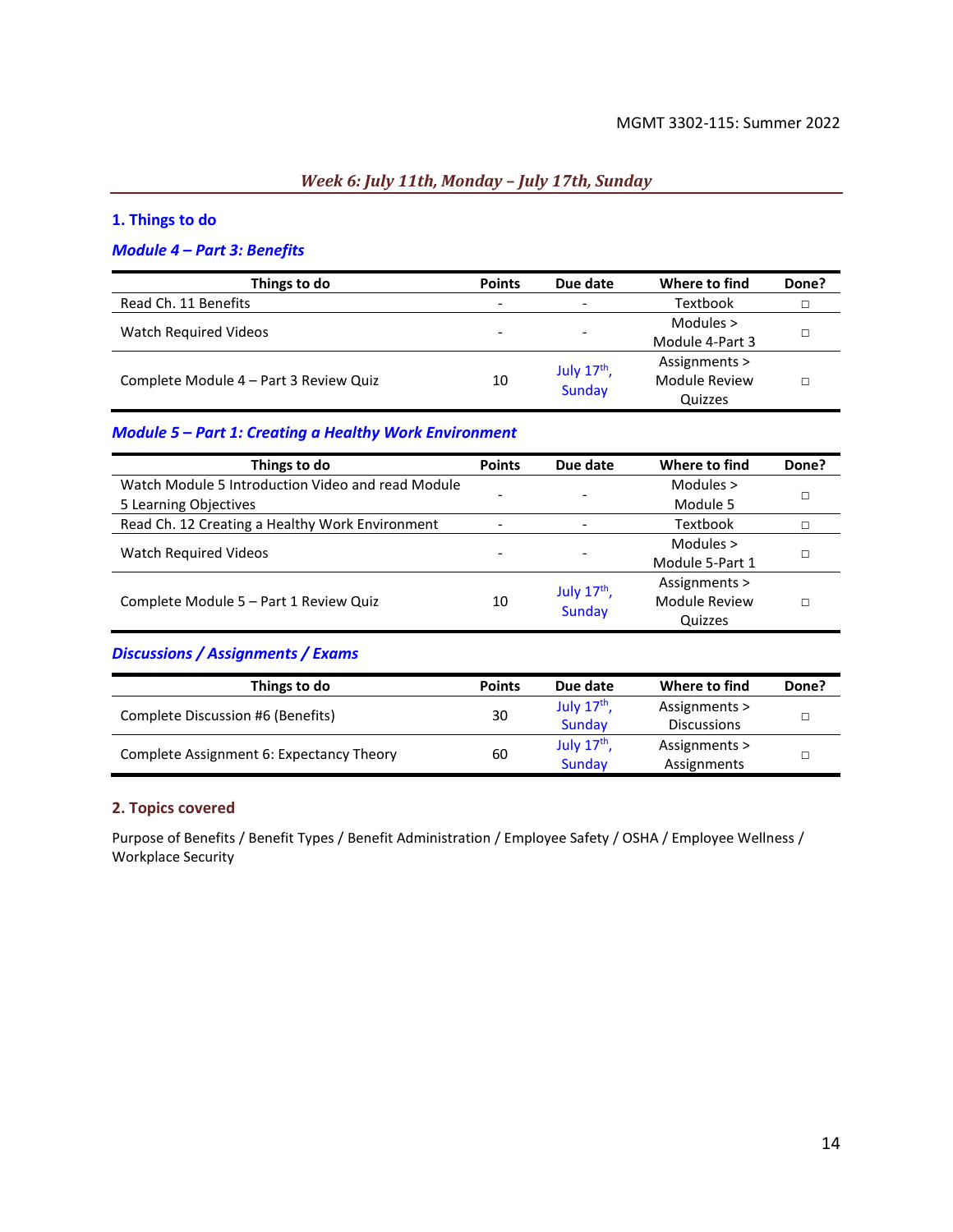#### *Week 7: July 18th, Monday – July 24th, Sunday*

#### **1. Things to do**

#### *Module 5 – Part 2: Creating Positive Employee-Management Relations*

| Things to do                                                   | <b>Points</b> | Due date                       | Where to find                             | Done? |
|----------------------------------------------------------------|---------------|--------------------------------|-------------------------------------------|-------|
| Read Ch. 13 Creating Positive Employee-Management<br>Relations |               | $\overline{\phantom{a}}$       | Textbook                                  |       |
| <b>Watch Required Videos</b>                                   | -             | $\overline{\phantom{a}}$       | Modules $>$<br>Module 5-Part 2            |       |
| Complete Module 5 - Part 2 Review Quiz                         | 10            | July $24th$ ,<br><b>Sunday</b> | Assignments ><br>Module Review<br>Quizzes |       |

#### *Module 5 – Part 3: Managing Engagement and Turnover*

| Things to do                                 | <b>Points</b>            | Due date                 | Where to find   | Done? |
|----------------------------------------------|--------------------------|--------------------------|-----------------|-------|
| Read Ch. 14 Managing Engagement and Turnover | $\overline{\phantom{a}}$ | $\overline{\phantom{a}}$ | Textbook        |       |
|                                              | -                        |                          | Modules $>$     |       |
| Watch Required Videos                        |                          | $\overline{\phantom{0}}$ | Module 5-Part 3 |       |
|                                              |                          | July $24^{th}$ ,         | Assignments >   |       |
| Complete Module 5 - Part 3 Review Quiz       | 10                       | <b>Sunday</b>            | Module Review   |       |
|                                              |                          |                          | Quizzes         |       |

#### *Discussions / Assignments / Exams*

| Things to do                               | <b>Points</b> | Due date      | Where to find      | Done? |
|--------------------------------------------|---------------|---------------|--------------------|-------|
| Complete Discussion #7 (Labor Union)       | 40            | July $24th$ , | Assignments >      |       |
|                                            |               | Sunday        | <b>Discussions</b> |       |
| Complete Assignment 7: Employee-Management |               | July $24th$ , | Assignments >      |       |
| Relations in the movie Gung Ho             | 60            | Sunday        | Assignments        |       |

#### **2. Topics covered**

Unions / Collective Bargaining / Employee Engagement / Turnover / Organizational Commitment / Employee Retention / Succession Management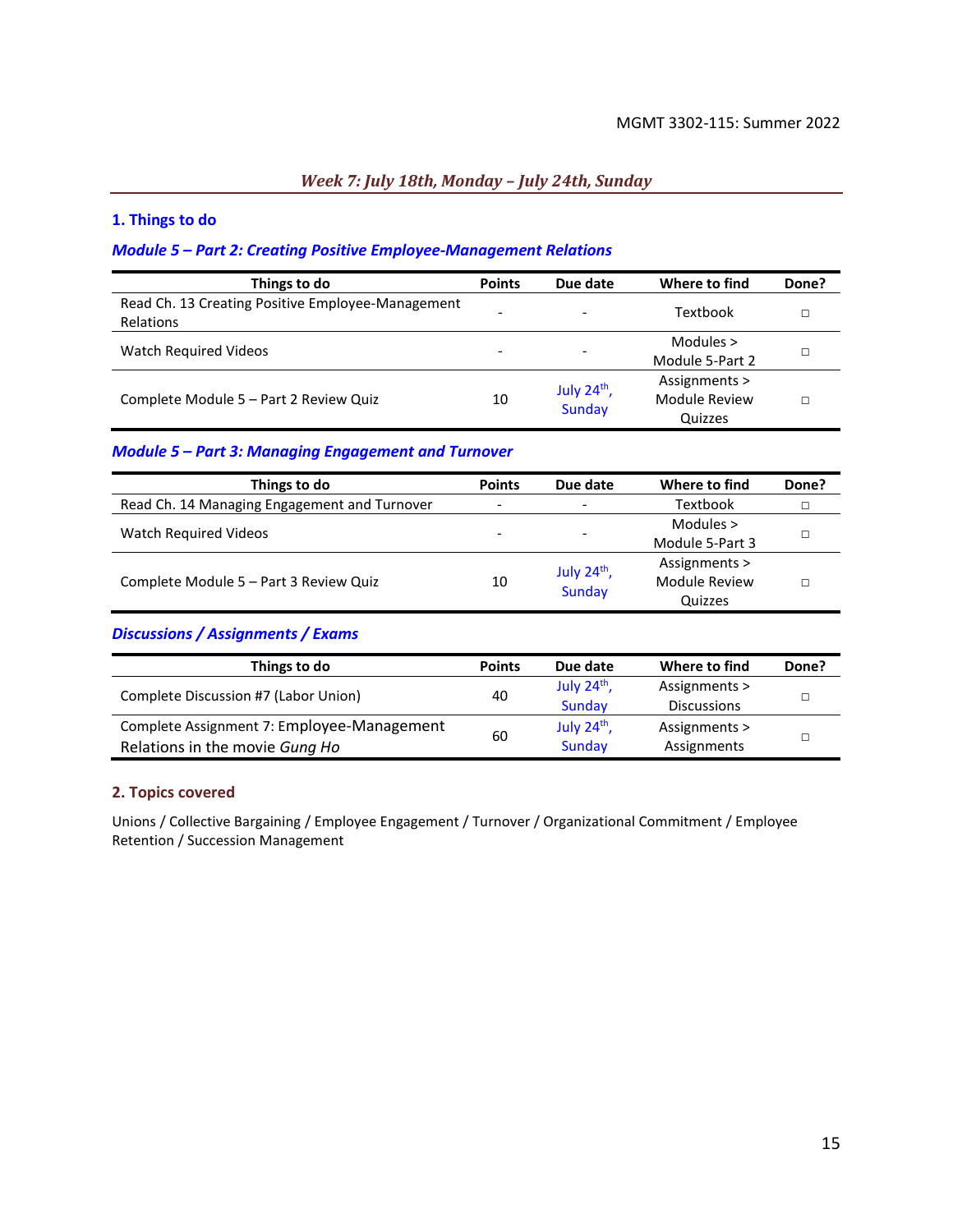## *Week 8: July 25th, Monday – July 29th, Friday*

## **1. Things to do**

## *Discussions / Assignments / Exams*

| Things to do                            | <b>Points</b> | Due date                | Where to find | Done? |
|-----------------------------------------|---------------|-------------------------|---------------|-------|
| Complete Assignment 8: Final Assignment | 100           | July 29 <sup>th</sup> , | Assignments > |       |
|                                         |               | Fridav                  | Assignments   |       |
| Complete Final Exam                     |               | July 29 <sup>th</sup> , | Assignments > |       |
|                                         | 100           | Friday                  | Final Exam    |       |

#### **2. Topics covered**

Review of the topics learned throughout the semester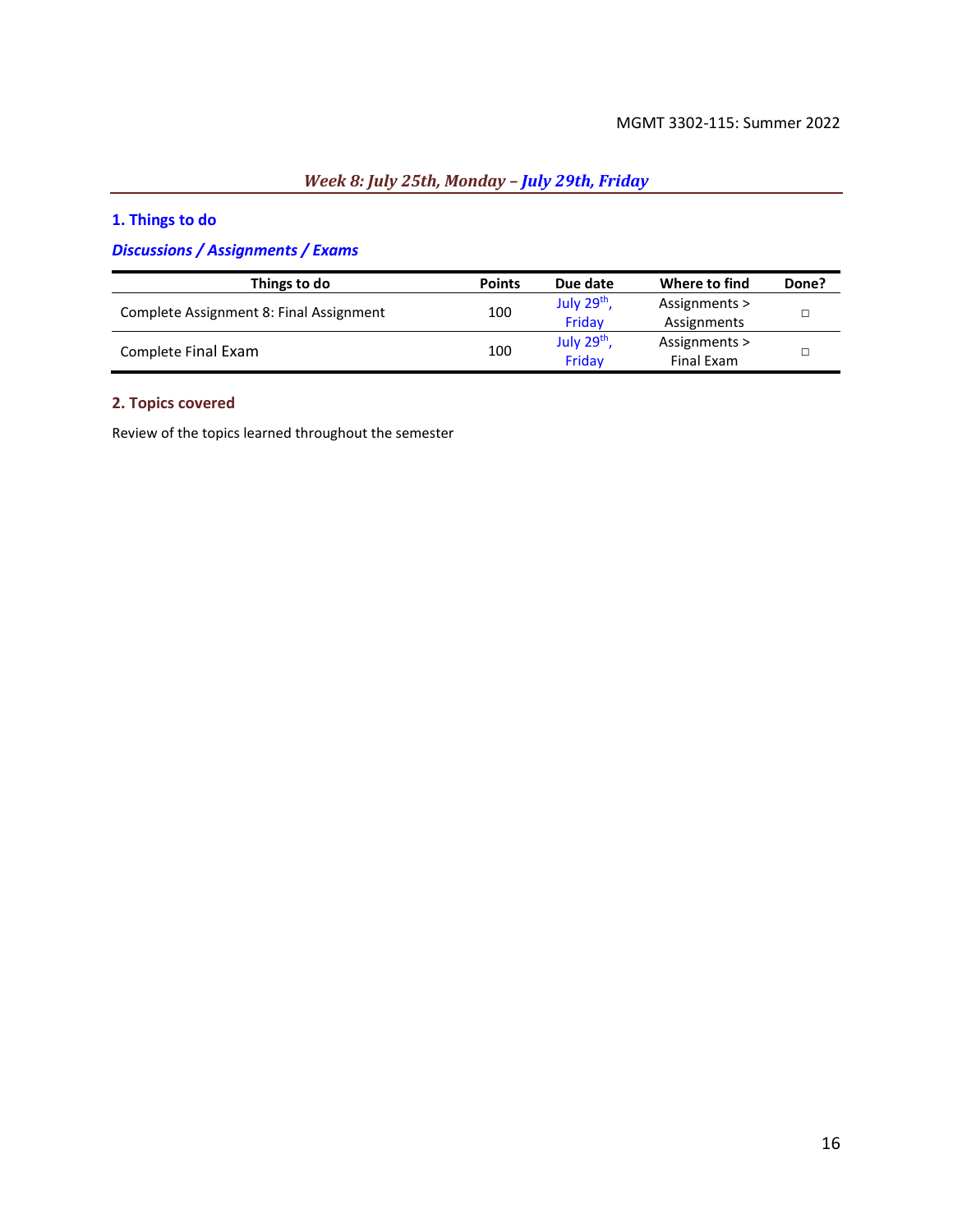## **6. COURSE AND UNIVERSITY PROCEDURES AND POLICIES**

### <span id="page-16-0"></span>**6-1. Drop Policy**

If you need to drop this class, you must complete th[e Drop Request Dynamic Form](https://federation.ngwebsolutions.com/sp/startSSO.ping?PartnerIdpId=https://eis-prod.ec.tamuct.edu:443/samlsso&SpSessionAuthnAdapterId=tamuctDF&TargetResource=https%3a%2f%2fdynamicforms.ngwebsolutions.com%2fSubmit%2fStart%2f53b8369e-0502-4f36-be43-f02a4202f612) through Warrior Web.

Faculty cannot drop students; this is always the responsibility of the student. The Registrar's Office will provide a deadline on the Academic Calendar for which the form must be completed. Once you submit the completed form to the Registrar's Office, you must go into Warrior Web and confirm that you are no longer enrolled. If you still show as enrolled, FOLLOW-UP with the Registrar's Office immediately. You are to attend class until the procedure is complete to avoid the penalty for absence. Should you miss the drop deadline or fail to follow the procedure, you will receive an F in the course, which may affect your financial aid and/or VA educational benefits.

## **6-2. Academic Integrity**

Texas A&M University-Central Texas values the integrity of the academic enterprise and strives for the highest standards of academic conduct. A&M-Central Texas expects its students, faculty, and staff to support the adherence to high standards of personal and scholarly conduct to preserve the honor and integrity of the creative community. Any deviation by students from this expectation may result in a failing grade for the assignment and potentially a failing grade for the course. All academic misconduct concerns will be referred to the Office of Student Conduct. When in doubt about collaboration, citation, or any issue, please contact your instructor before taking a course of action.

For more information regarding the Student Conduct process, visit the following web page. [\[https://www.tamuct.edu/student-affairs/student-conduct.html\]](https://www.tamuct.edu/student-affairs/student-conduct.html).

If you know of potential honor violations by other students, you may submit a report through the following web page.

[\[https://cm.maxient.com/reportingform.php?TAMUCentralTexas&layout\\_id=0\]](https://cm.maxient.com/reportingform.php?TAMUCentralTexas&layout_id=0).

#### **6-3. Academic Accommodations**

At Texas A&M University-Central Texas, we value an inclusive learning environment where every student has an equal chance to succeed and has the right to a barrier-free education. The Warrior Center for Student Success, Equity, and Inclusion is responsible for ensuring that students with a disability receive equal access to the university's programs, services, and activities. If you believe you have a disability requiring reasonable accommodations, please contact the Office of Access and Inclusion, WH-212; or call (254) 501-5836. Any information you provide is private and confidential and will be treated as such.

For more information, please visit our Access & Inclusion Canvas page (log-in required) [\[https://tamuct.instructure.com/courses/717\]](https://tamuct.instructure.com/courses/717)

### **6-4. Important information for Pregnant and/or Parenting Students**

Texas A&M University-Central Texas supports students who are pregnant and/or parenting. In accordance with requirements of Title IX and related guidance from the US Department of Education's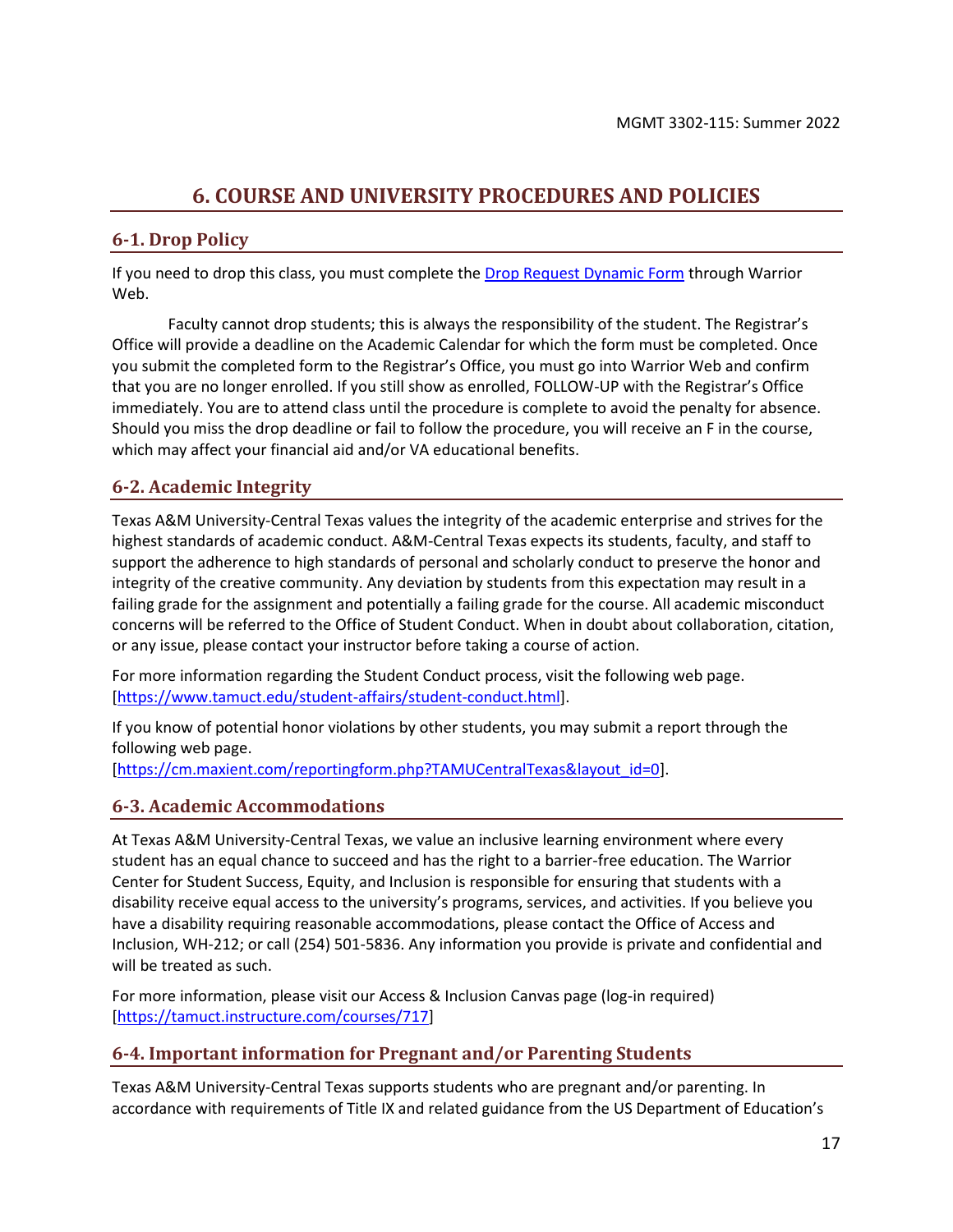Office of Civil Rights, the Dean of Student Affairs Office can assist students who are pregnant and/or parenting in seeking accommodations related to pregnancy and/or parenting. Students should seek out assistance as early in the pregnancy as possible. For more information, please visit the [Student Affairs](https://www.tamuct.edu/student-affairs/index.html) web page. Students may also contact the institution's Title IX Coordinator. If you would like to read more about these requirements and guidelines online, please visit the website [\[http://www2.ed.gov/about/offices/list/ocr/docs/pregnancy.pdf\]](http://www2.ed.gov/about/offices/list/ocr/docs/pregnancy.pdf).

Title IX of the Education Amendments Act of 1972 prohibits discrimination on the basis of sex and gender–including pregnancy, parenting, and all related conditions. A&M-Central Texas is able to provide flexible and individualized reasonable accommodation to pregnant and parenting students. All pregnant and parenting students should contact the Associate Dean in the Division of Student Affairs at (254) 501-5909 to seek out assistance. Students may also contact the University's Title IX Coordinator.

#### **6-5. Tutoring**

Tutoring is available to all A&M-Central Texas students, both virtually and in-person. Student success coaching is available online upon request.

If you have a question, are interested in becoming a tutor, or are in need of success coaching, contact the Warrior Center for Student Success, Equity and Inclusion at (254) 501-5836, or visit the Warrior Center at 212 Warrior Hall, or by emailing [WarriorCenter@tamuct.edu.](mailto:WarriorCenter@tamuct.edu)

To schedule tutoring sessions and view tutor availability, please visi[t Tutor Matching Services](https://tutormatchingservice.com/TAMUCT) or visit the Tutoring Center in 111 Warrior Hall.

Chat live with a remote tutor 24/7 for almost any subject from your computer! Tutor.com is an online tutoring platform that enables A&M-Central Texas students to log in and receive online tutoring support at no additional cost. This tool provides tutoring in over 40 subject areas except for writing support. Access Tutor.com through Canvas.

#### **6-6. The University Writing Center**

Located in Warrior Hall 416, the University Writing Center (UWC) at Texas A&M University–Central Texas (A&M–Central Texas) is a free service open to all A&M–Central Texas students. For the Summer 2022 semester, the hours of operation are from 10:00 a.m.-4:00 p.m. Monday thru Thursday in Warrior Hall 416 (with online tutoring available every hour as well), with satellite hours available online only Monday thru Thursday from 6:00-9:00 p.m. and most Saturdays from 12:00-3:00 p.m.

Tutors are prepared to help writers of all levels and abilities at any stage of the writing process. While tutors will not write, edit, or grade papers, they will assist students in developing more effective composing practices. By providing a practice audience for students' ideas and writing, our tutors highlight the ways in which they read and interpret students' texts, offering guidance and support throughout the various stages of the writing process. In addition, students may work independently in the UWC by checking out a laptop that runs the Microsoft Office suite and connects to WIFI or by consulting our resources on writing, including all of the relevant style guides. Whether you need help brainstorming ideas, organizing an essay, proofreading, understanding proper citation practices, or just want a quiet place to work, the UWC is here to help!

Students may arrange a one-to-one session with a trained and experienced writing tutor by making an appointment vi[a WCOnline.](https://tamuct.mywconline.com/) In addition, you can email Dr. Bruce Bowles Jr. at bruce.bowles@tamuct.edu if you have any questions about the UWC, need any assistance with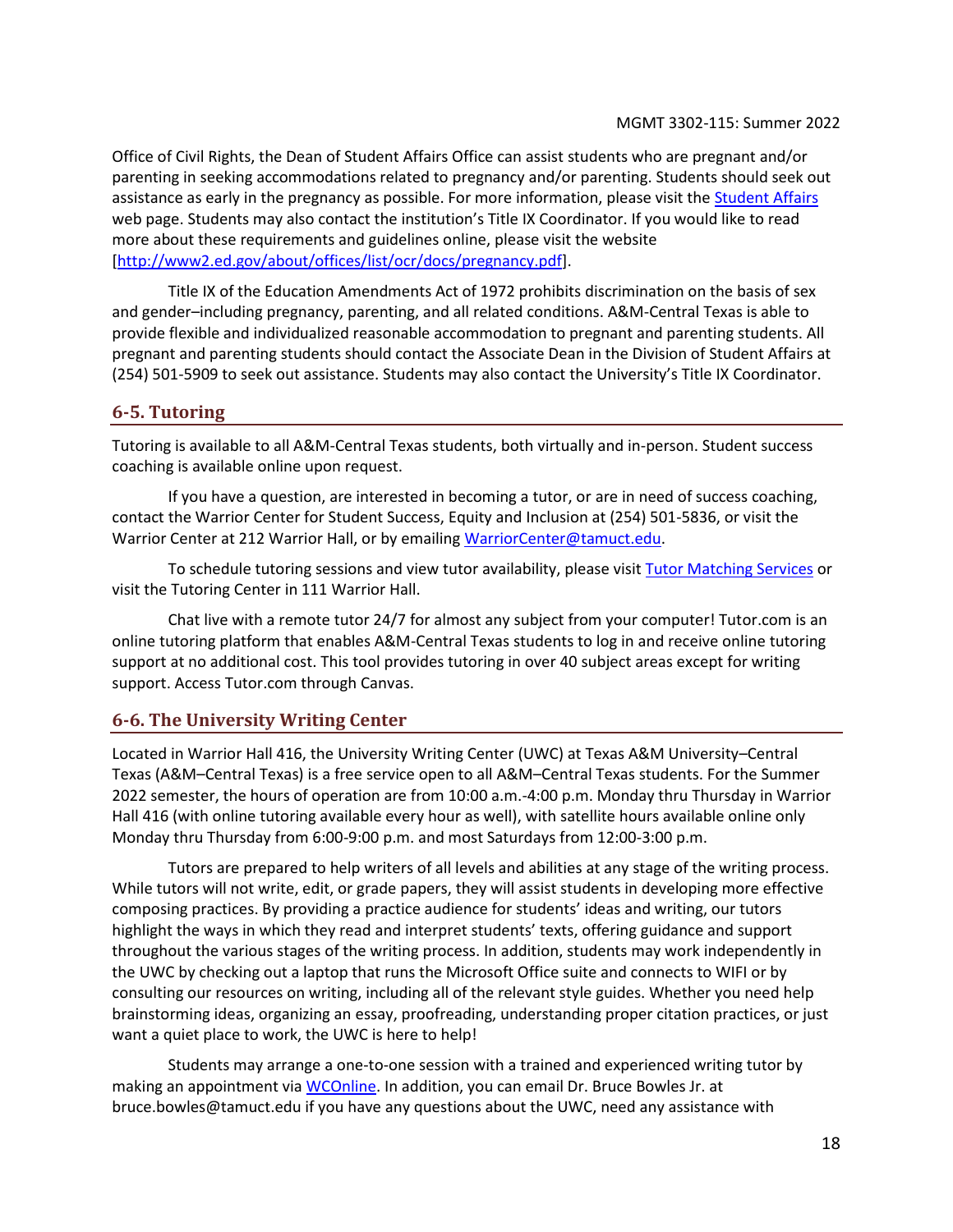scheduling, or would like to schedule a recurring appointment with your favorite tutor by making an appointment via [WCOnline.](https://tamuct.mywconline.com/) In addition, you can email Dr. Bruce Bowles Jr. at bruce.bowles@tamuct.edu if you have any questions about the UWC, need any assistance with scheduling, or would like to schedule a recurring appointment with your favorite tutor.

## **6-7. University Library**

The University Library provides many services in support of research across campus and at a distance. We offer over 200 electronic databases containing approximately 400,000 eBooks and 82,000 journals, in addition to the 96,000 items in our print collection, which can be mailed to students who live more than 50 miles from campus. Research guides for each subject taught at A&M-Central Texas are available through our website to help students navigate these resources. On campus, the library offers technology, including cameras, laptops, microphones, webcams, and digital sound recorders.

Research assistance from a librarian is also available 24 hours a day through our online chat service and at the reference desk when the library is open. Research sessions can be scheduled for more comprehensive assistance and may take place virtually through WebEx, Microsoft Teams, or in-person at the library. [Schedule an appointment here.](https://tamuct.libcal.com/appointments/?g=6956) Assistance may cover many topics, including how to find articles in peer-reviewed journals, how to cite resources, and how to piece together research for written assignments.

Our 27,000-square-foot facility on the A&M-Central Texas main campus includes student lounges, private study rooms, group work spaces, computer labs, family areas suitable for all ages, and many other features. Services such as interlibrary loan, TexShare, binding, and laminating are available. The library frequently offers workshops, tours, readings, and other events. For more information, please visit ou[r Library website.](http://tamuct.libguides.com/index)

## **7. FREQUENTLY ASKED QUESTIONS (FAQs)**

#### <span id="page-18-0"></span>**FAQ 1. Can the course contents be opened in advance?**

**Answer:** No, course materials will not be opened in advance of the schedule outlined in section ['5](#page-6-1). [Weekly Checklist'](#page-6-1). I develop course content and make adjustments to course materials during semesters for a better student learning experience.

#### **FAQ 2. I have missed an assignment deadline. Can you extend the deadline for me?**

**Answer:** Yes, but ONLY IF the reason for missing the deadline is due to an unavoidable or unforeseeable event. You'll also need to provide me with written documentation that verifies the reason.

#### **FAQ 3. The reason that I have missed the assignment is private. So, I cannot provide you with a reason or documentation. Can you extend the deadline for me?**

**Answer:** I value your privacy. However, in this case, I cannot provide you with a deadline extension. I have to be fair to other students, and I have to apply the same standard for a deadline extension to everyone.

#### **FAQ 4. I finished the assignment before the deadline. But I wasn't able to submit the assignment in time because there was a problem with my internet. Can you extend the deadline for me?**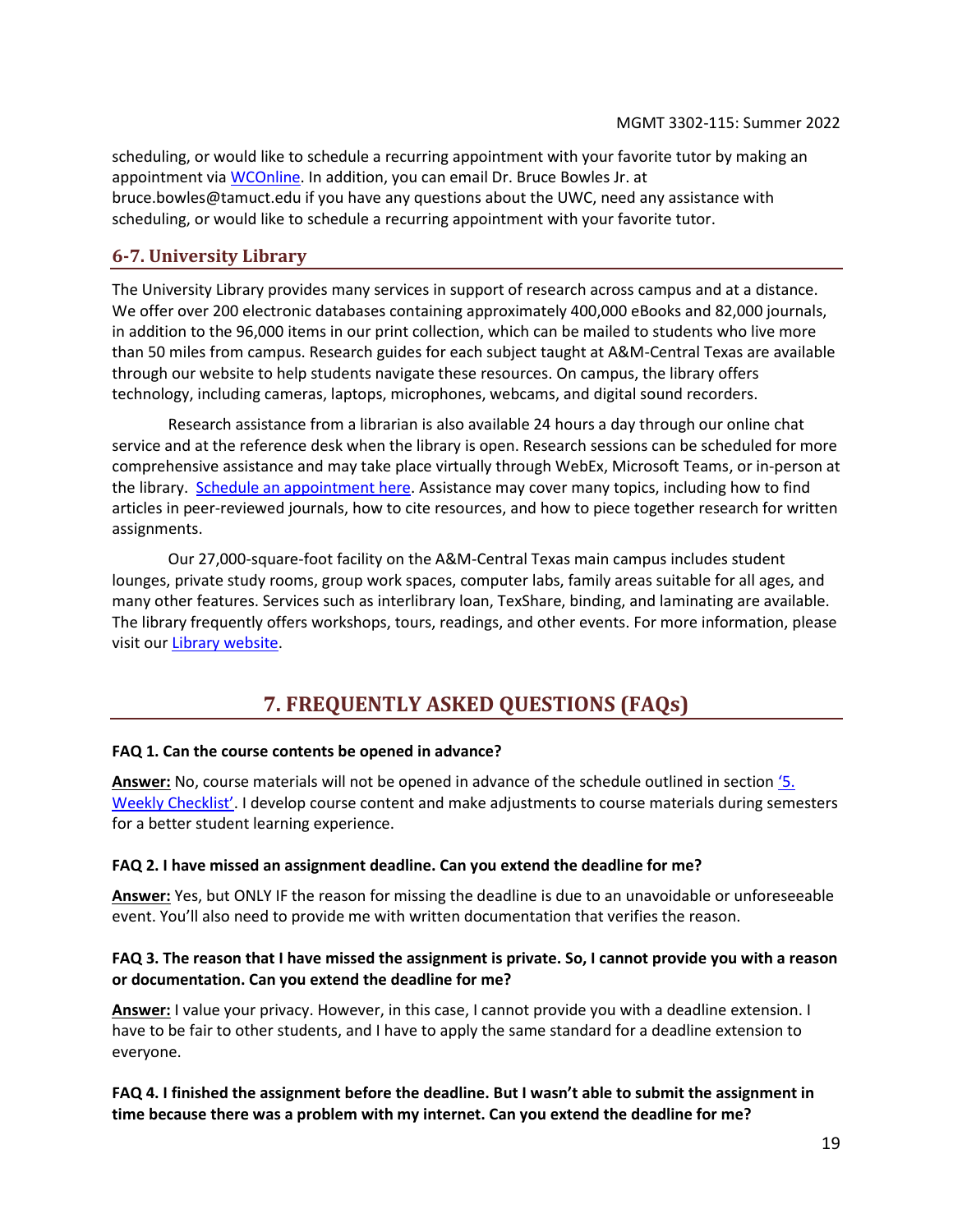**Answer:** Yes, I understand that this can happen, and you can submit your assignment late. However, in this case, your submitted assignment (either in word or pdf file format) should have been "last modified" before the deadline (this can be verified through the 'properties' menu in the word or pdf program). If your file has been last modified after the deadline (for whichever reason, including the case that your file's last modified time cannot be verified), I cannot accept your assignment. Again, I have to be fair to other students, and I have to apply the same standard for a deadline extension to everyone.

#### **FAQ 5. I have copy-and-pasted a writing that is more than seven consecutive words from another source. However, I have clearly cited the source in my assignment. Is this plagiarism?**

**Answer:** Yes, that will be viewed as plagiarism in this course because seven or more consecutive words are identical to a writing from another source. For your writing to be free of plagiarism controversy, you need to paraphrase the original writing so that less than seven or more consecutive words are identical to a writing from another source.

#### **FAQ 6. I have copy-and-pasted a writing that is more than seven consecutive words from my past assignment in another course. Is this plagiarism?**

**Answer:** Yes, that will be viewed as plagiarism in this course because seven or more consecutive words are identical to a writing from another source. "Another source" also encompasses your past assignments from this as well as another course that you have taken in the past. For your writing to be free of plagiarism controversy, you need to paraphrase the original writing so that less than seven or more consecutive words are identical to a writing from another source. You also need to cite and reference your past work accordingly.

#### **FAQ 7. I have taken this course in the past, but I'm taking this course again this semester. When I was taking this course the last time, I completed Assignments #1, #5, and #7. Can I re-submit these assignments without any changes?**

**Answer:** No, they will be considered plagiarism for the same reason in my answer to FAQ 6 above. Please read the answer to the FAQ6 above for more detail.

### **FAQ 8. The syllabus says that teamwork is not allowed in this course. Does this mean that I cannot help out a classmate in understanding the learning contents or assignments that he or she is having trouble with (or vice versa for getting help from a classmate)?**

**Answer:** No, a student helping out another student to better understand the learning contents is a kind gesture and is, in fact, somewhat encouraged. I'd rather have my students study together and have a better understanding of the learning contents than just give up on understanding the contents. (And, of course, you can always reach out to me for help too.)

However, students have to answer the questions on their own based on how they have understood the learning contents. If a student's answer is too similar to another student's answer in a way that is difficult to be viewed as independent work, this is now viewed as "teamwork," which is prohibited in this course.

So, if you are helping out John, please make sure that John writes the answers on his own based on how he understood the learning contents (and vice versa if you are the student that is getting help from John). And if seven or more consecutive words are identical to a writing from John's assignment, it will also be viewed as plagiarism.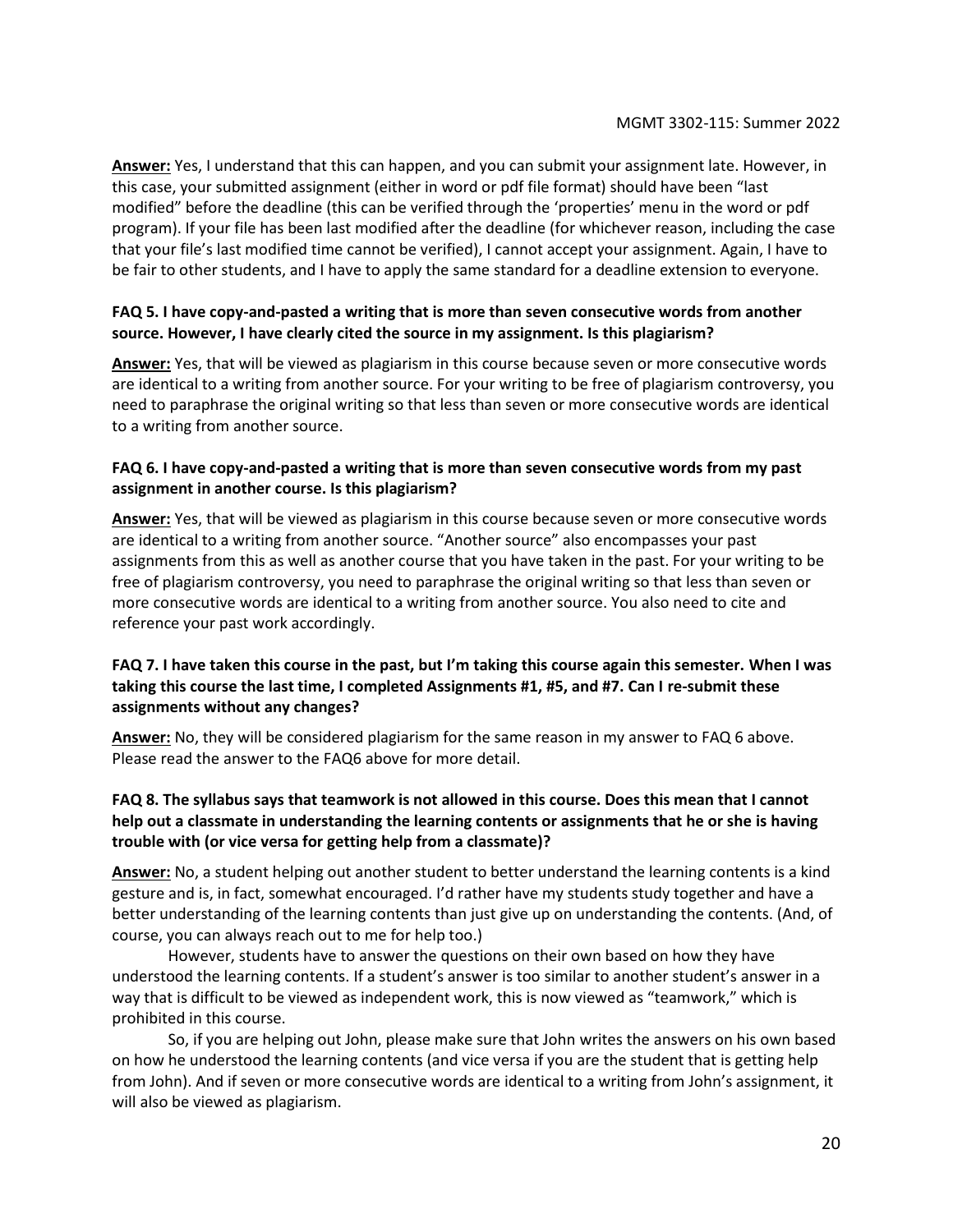#### **FAQ 9. I have referenced (or used) my friend's work (or someone else's work from the internet). But I have paraphrased every sentence. Is this a problem?**

**Answer:** Yes, this can be a problem as your submission can be viewed as an outcome of teamwork. What your friend can only do is help you to understand the learning contents related to the assignment. In this case, your answer will be too similar to your friend's answer in a way that is difficult to be viewed as independent work.

#### **FAQ 10. Our Canvas website shows that I have achieved 92% of the grades available. Does this mean that I'm getting "A" in this course?**

**Answer:** It depends. As outlined in the section '[3-10. Grading Criteria](#page-5-0)' of this document, your final grade will be determined by the total points that you have achieved in this course and not by the percentage that you may see on our Canvas website. So, if your total point, in the end, is 900 points or greater and you see 92% on the website, your grade will be an "A" grade for this course. But if your total point, in the end, is less than 900 points and you see 92% on the website, your grade will be "B" for this course.

#### **FAQ 11. My total point, in the end, is 903 points. But our Canvas website shows that I have achieved 88% of the grades available. Does this mean that I'm getting an "A" in this course?**

**Answer:** Yes, your grade will be "A" in this course because your total point for this course is 900 or greater.

#### **FAQ 12. Can I upload the course materials to websites like Course Hero?**

**Answer:** No. Please read the section '[3-9. Instructor Polices](#page-4-1)' of this document for more detail. You'll also receive a failing grade "F" and be referred to Student Affairs if the copyright policy is violated in any way.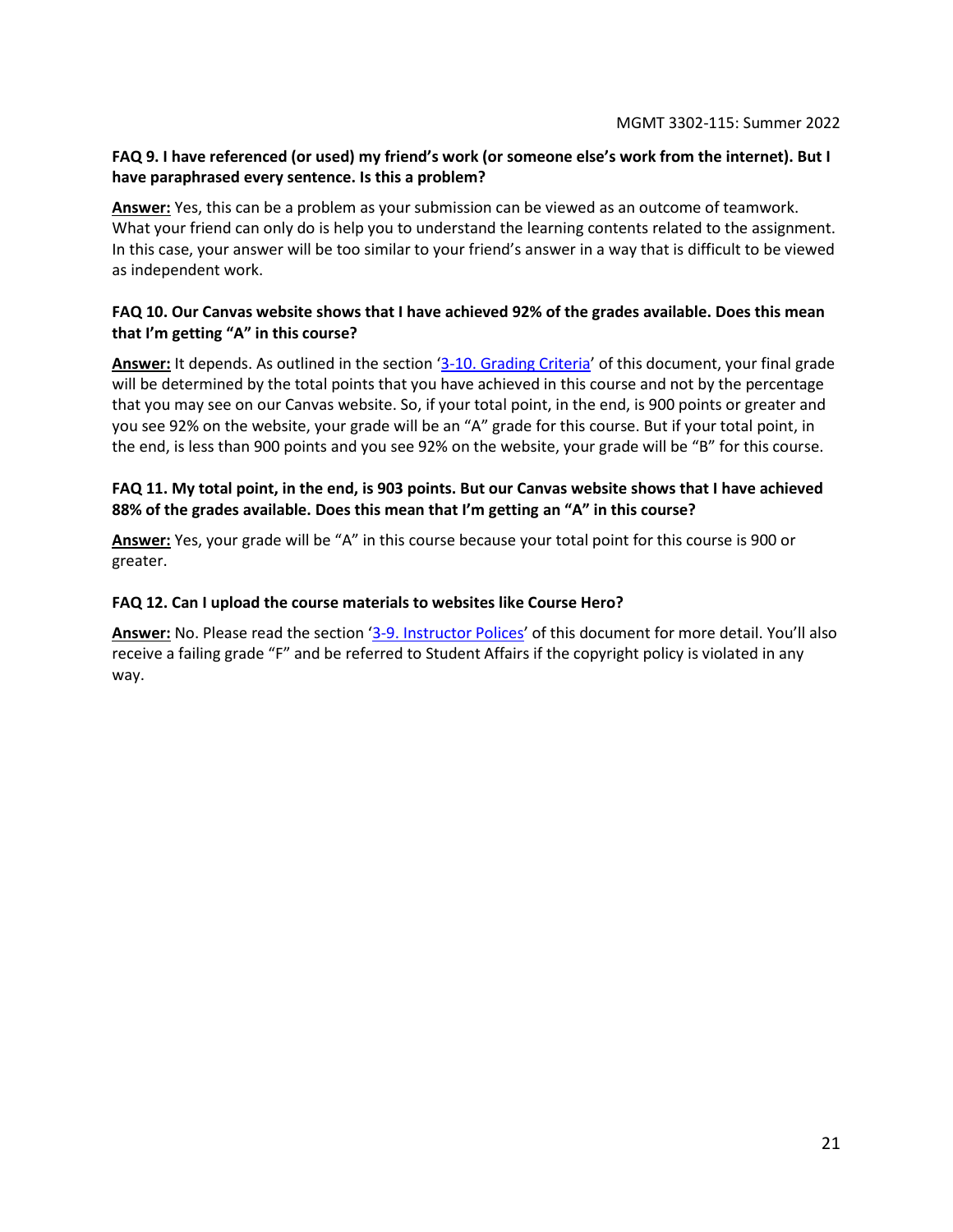## **Appendix – Assignment Example**

<span id="page-21-0"></span>*\* This is only an example. The finalized assignment may differ.*

**Assignment #2: Strategic HRM in the movie** *Moneyball* **(60 points) Distributed: XXX Due: XXX**

#### **Why this assignment?**

This assignment supports the Course Objective 1 listed in our syllabus.

#### **Instruction**

1. Watch the videos *Strategic Fit and HRM* (Modules > Module 1 > Required Videos) and *Some Tips in Watching the Movie Moneyball* (the video provided with this instruction file on our Canvas website). For this assignment, you need to first have a clear understanding of the two concepts, the *vertical and horizontal fit of HRM*.

#### 2. Watch the movie *Moneyball*.

*Link to the video on TAMUCT Library website (TAMUCT ID and PW needed; Google Chrome or Mozilla Firefox recommended).*

#### 3. **Answer the following five questions.**

**Q1)** In the movie, Peter Brand claims that baseball teams in the past have wrongly defined their goals as "buying players." According to Peter Brand in the movie, what should be the true goal of a baseball team? Why? (Hint: Watch the scene where Billy Beane and Peter Brand discuss this point at the parking lot.) **(10 points)**

**Q2)** Now, identify the HR needs (KSAs, behaviors, culture, etc.) of a baseball team that is (are) required to achieve the goal that you have answered in Q1. More specifically, identify the behavior(s) that are required from baseball players for a baseball team to achieve the goal that you have answered in Q1. How can this help baseball teams to achieve the goal that you have answered in Q1? **(10 points)**

**Q3)** In the movie, how did the Oakland A's achieve the vertical fit of HRM? In other words, what are some specific examples of HRM practices that the A's have implemented to fulfill the HR needs that you have identified in Q2? (Hint: Watch the scene where Billy Beane and the scouts discuss which players to recruit with Peter Brand being present in the meeting room. Also, watch the scenes where Billy Beane and Peter Brand instruct the players what to do during the games.) **(15 points)**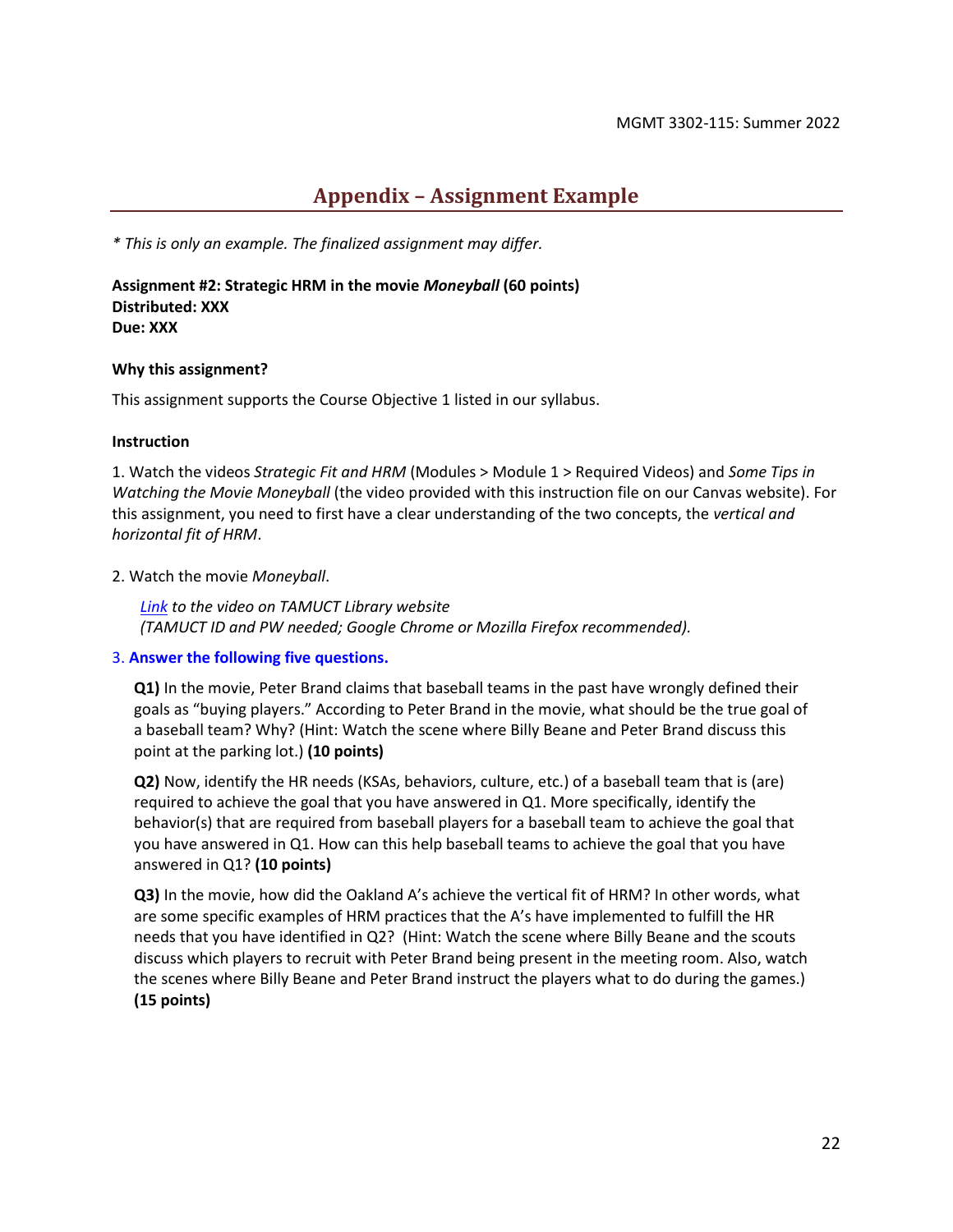## **Appendix – Assignment Example (Continued)**

**Q4)** In the movie, how did the Oakland A's achieve the horizontal fit of HRM? In other words, what are some specific examples of an HRM practice that you have answered in Q3 being compatible with another HRM practice? For example, due to the budget constraint that the team was facing, the pay level for the players of the Oakland A's had to be low. So, the team could not just recruit any players that can fulfill the HR needs that you have identified in Q2. The team had to recruit in a way that was "compatible" with the low pay policy. What were some specific examples of this? **(15 points)**

**Q5)** What would be a similar situation that organizations face in a more generalized business setting? And how can organizations better respond to this situation by applying what you have learned from the movie (with a focus on the strategic fit of HRM)? **(10 points)**

#### **Important Notes**

1. In writing your answers, **NEVER copy-and-paste any part of the textbook or any other sources.** Write the answers in your own words. If more than seven consecutive words are identical to a writing from another source (including the textbook, your past works, and any other sources), it will be considered plagiarism, and you will receive a failing grade "F" in this course. You will also be referred to Students Affairs.

2. See Appendix for the grading rubric.

3. The suggested length is four pages or less in total. But this is just a "suggestion." You do not need to be bound by this suggestion.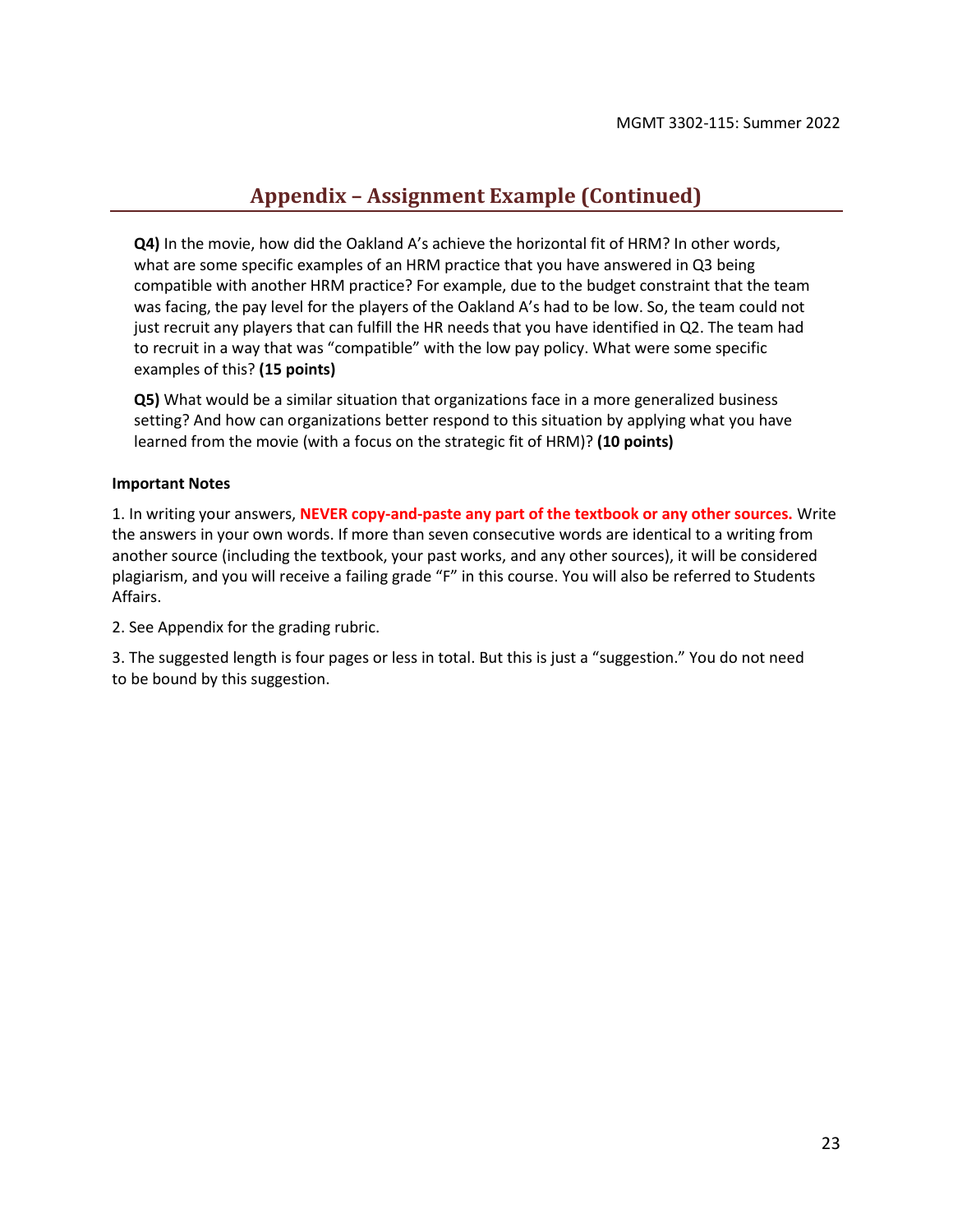# **Appendix – Assignment Example (Continued)**

# **Grading Rubric**

| <b>Criteria</b>               | <b>Grading Standard</b>                                                                                                                       | <b>Points</b> |
|-------------------------------|-----------------------------------------------------------------------------------------------------------------------------------------------|---------------|
| Q1<br>(10 points)             | 1) The student has correctly identified the true goal of a baseball<br>team described by Peter Brand in the movie.                            |               |
|                               | 2) The student has explained why the identified goal should be the<br>true goal of baseball teams.                                            | 10            |
|                               | BOTH of the above conditions are met.                                                                                                         |               |
|                               | Only one condition is met.                                                                                                                    | 5             |
|                               | None of the conditions are met.                                                                                                               | $\Omega$      |
| Q <sub>2</sub><br>(10 points) | 1) The student has correctly identified the HR needs.                                                                                         |               |
|                               | 2) The student has explained how the identified HR needs can<br>help baseball teams to achieve the goal that he or she has<br>answered in Q1. | 10            |
|                               | BOTH of the above conditions are met.                                                                                                         |               |
|                               | Only one condition is met.                                                                                                                    | 5             |
|                               | None of the conditions are met.                                                                                                               | 0             |
| Q <sub>3</sub><br>(15 points) | 1) The student has discussed how the Oakland A's has achieved<br>the vertical fit of HRM in the movie.                                        |               |
|                               | 2) The student has provided specific examples in the movie to<br>back up his or her arguments.                                                | 15            |
|                               | BOTH of the above conditions are met.                                                                                                         |               |
|                               | Only one condition is met.                                                                                                                    | 8             |
|                               | None of the conditions are met.                                                                                                               | 0             |
| Q4<br>(15 points)             | 1) The student has discussed how the Oakland A's has achieved<br>the horizontal fit of HRM in the movie.                                      |               |
|                               | 2) The student has provided specific examples in the movie to<br>back up his or her arguments.                                                | 15            |
|                               | BOTH of the above conditions are met.                                                                                                         |               |
|                               | Only one condition is met.                                                                                                                    | 8             |
|                               | None of the conditions are met.                                                                                                               | 0             |